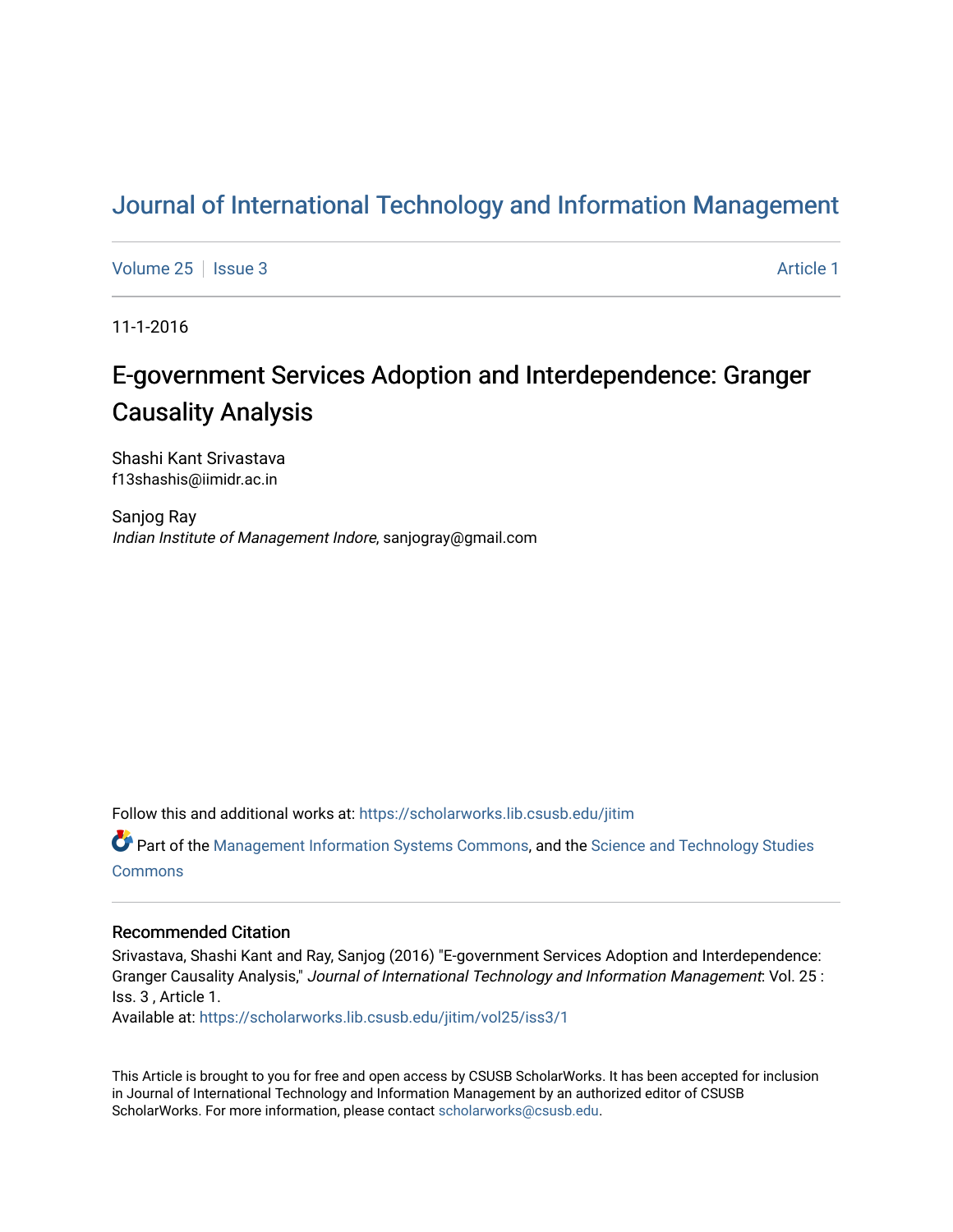# **E-GOVERNMENT SERVICES ADOPTION AND INTERDEPENDENCE: GRANGER CAUSALITY ANALYSIS**

**Shashi Kant Srivastava** Indian Institute of Management Indore India

**Sanjog Ray** Indian Institute of Management Indore India

#### **ABSTRACT**

*Adoption of e-government services varies across different categories of services: government to citizen services, utility services, commercial services, informational services, social benefit services and mobile based services. Faced with the constraint of limited resources, policy makers face the challenge of resource allocation among these categories of services. Prioritizing among the different categories of services can help policy makers in resource allocation. This paper attempts to address this challenge by showing the applicability of Granger causality analysis in studying the causation analysis between the categories of egovernment services. We show the applicability of Granger causality analysis in understanding the interdependence between e-government service categories by analyzing real transactions data of six categories of e-government services in India. Our analysis shows that the growth of inquiry services in positively impacting the growth of government to citizen transactions is statistically significant. Besides this, both utility services and mobile based services show significant bi-directional Granger causality with government to citizen services. We also discuss policy implications of our analysis.* 

**KEYWORDS:** E-society; E-government; E-transaction; Adoption; Granger causality; India

#### **INTRODUCTION**

E-government is considered a new phenomenon (Heeks & Bailur, 2007). The phenomenon of e-government is hardly two decades old (Bélanger & Carter, 2012).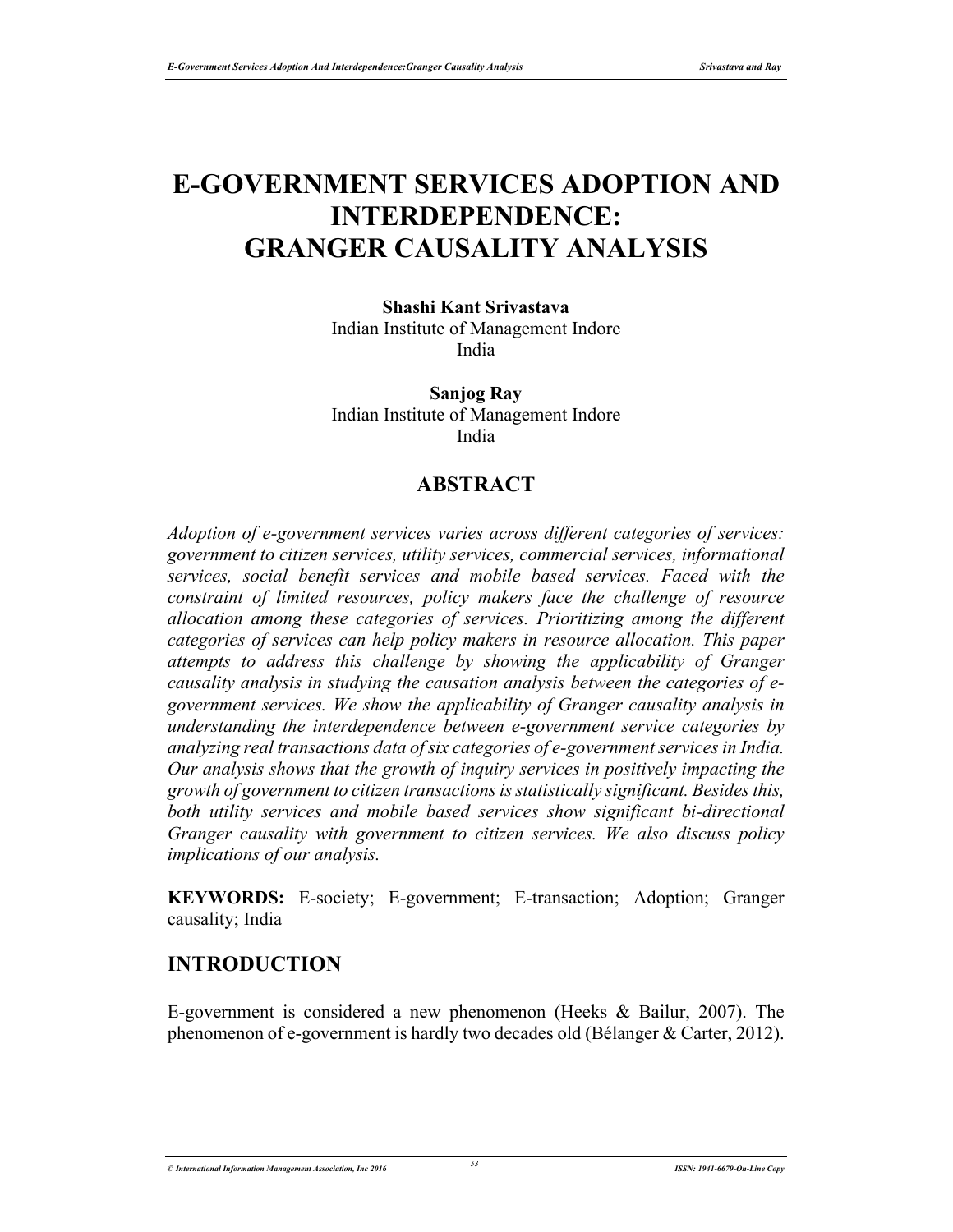Being new, the implications of e-government should not be underrated (Njuru, 2011). The impact of e-government is enormous, e-government has capability to change and revolutionize the world (Lau, Aboulhoson, Lin, & Atkin, 2008). It has the ability to induce the virtues of governance within society (West, 2001) and reduce the ills present within society (Chhabra & Jaiswal, 2009). Being such an important social phenomenon this field needs more and more attention from researcher (Zhang, Xu, & Xiao, 2014). This study attempts to contribute to the field of e-government by studying one of the critical aspect of e-government i.e. prioritization among e-government service categories so that it can help in better adoption of e-government services within the society.

Multiple e-government projects are initiated by the government to achieve their objective of delivering government services electronically to the citizens as well as of making government processes more efficient and transparent. Each of these projects deliver different categories of services. Few projects deliver essential government to citizen services like driving licenses, birth certificates etc., and some projects delivery utility services like payment of utility bills online. Similarly, there are projects that deliver commercial services, informational services, social benefit services and mobile based services. Adoption of services among this project is not uniform, some projects may be successfully adopted by the citizens while other projects may lag behind.

Policy makers have the challenge of devising strategies that can lead to better adoption of the projects. Government always have the constraints of time and resources as a result there is an urgent need to prioritize among the projects providing e-government services. Should all projects be equally treated or adoption of some categories of services be given higher priority as they can led to faster adoption of some other categories of services because of interdependence between them? Our study attempts to answer this question. This paper proposes and validates an approach that can help revel the interdependence among the categories of e-governance services that can provide insight to policy makers for better prioritization of the e-governance services.

In this paper, we use time series econometrics to establish causation among various services of e-government. The analysis is done on the e-government transactions data collected by Government of India (GOI). GOI divides these transactions data into six categories. The e-government transactions data we use in this research occur in real time. Therefore, they reflect the true characteristics of e-government services adoption among the citizens.

Most of the studies on e-government adoption are project specific, a particular egovernment project initiative is considered as the unit of analysis and data specific to that project are used to study adoption related issues. To the best of our knowledge, we are not aware of any study that combines two or more projects delivering e-government services to understand adoption challenges. Therefore, our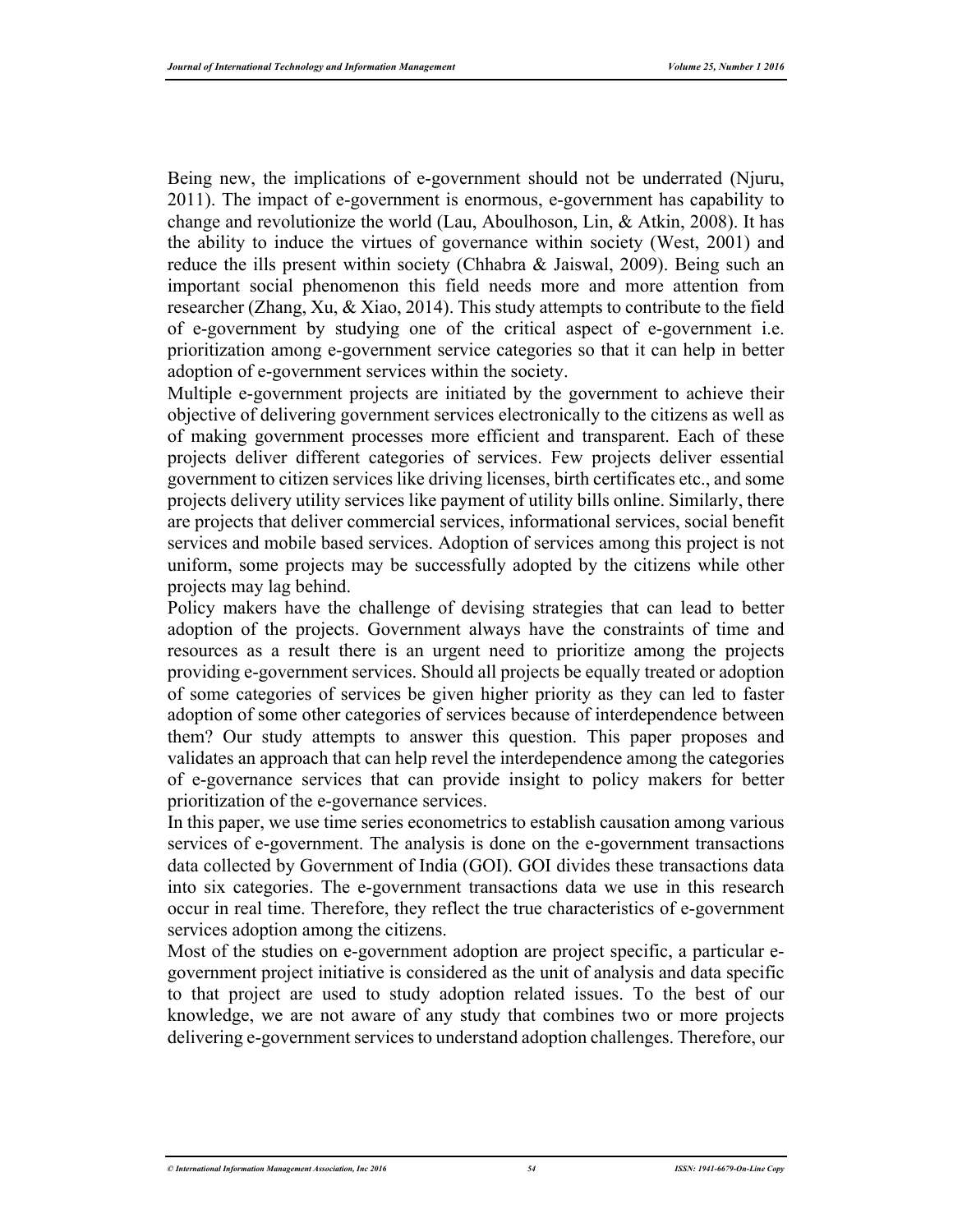study is unique in two aspects. One, it combines six types of e-government services in one study. Two, it uses time series techniques to establish the causation in egovernance domain.

We organize the remaining parts of the study into six sections. The first section reviews the literature of e-government since its inception. The second section elaborates the methodology and theoretical foundation of the study. The third section explains the measurement and data collection process. The fourth section conducts the causality analysis of the data available from the previous section. The fifth section discusses the results of the analysis of section four. The final and sixth section concludes with policy implications that are inferred from the findings of this research.

#### **LITERATURE REVIEW**

The result of literature review suggests that there are five main themes of egovernment research. First, regional context is given a lot of importance in egovernment research (e.g. Lau, Aboulhoson, Lin, & Atkin, 2008; Thamer, 2010; Voutinioti, 2014). For example study of Lau et al. (2008) is a qualitative research. Authors conduct this study in the particular context of developing South American nations. Second, antecedent factors of the e-government adoption (e.g. Carter, 2008; Shareef, Kumar, Kumar, & Dwivedi, 2014; Susanto & Goodwin, 2010). These studies consider e-government as a global concept. Shareef et al. (2014) study revealed that the two antecedent factors, one, ability to use and second, assurance to use are the critical factors for adoption of e-government services in Canada. Third, moderating factors for e-government adoption (e.g. Moreno, Rufin, Molina, Figueroa, & Moreno, 2013; Warkentin et al., 2002; Weerakkody, El-Haddadeh, Al-Sobhi, Shareef, & Dwivedi, 2013). The newness of these studies is that they focus on the moderating variable of e-government adoption and environment concept. For example in a study of Moreno, Rufin et al., (2013) gender has been found a significant moderator of e-government adoption. Fourth, on barriers to e-government adoption (e.g. Abu-shanab, Al-rub, & Nor, 2010; Gilbert, Balestrini, & Littleboy, 2004; Savoldelli, Codagnone, & Misuraca, 2014). Fifth, unique services of e-government, for example, government servant and public sectors (e.g. Lawson-Body, Willoughby, Illia, & Lee, 2014; Salleh, Rohde, & Green, 2006; Zafiropoulos, Karavasilis, & Vrana, 2012). Other subjects of studies focuses on formation of models for e-government adoption (e.g. Lim, Kim, & Lee, 2013), outcome of e-government adoption (e.g. Alhamidah, 2007), role of satisfaction in e-government adoption (e.g. Chan et al., 2010), connection of ebusiness to e-government (e.g. Tung & Rieck, 2005), influence of culture(e.g. Carter & Weerakkody, 2008) and demographic parameter (e.g. Kumar, Kumar, &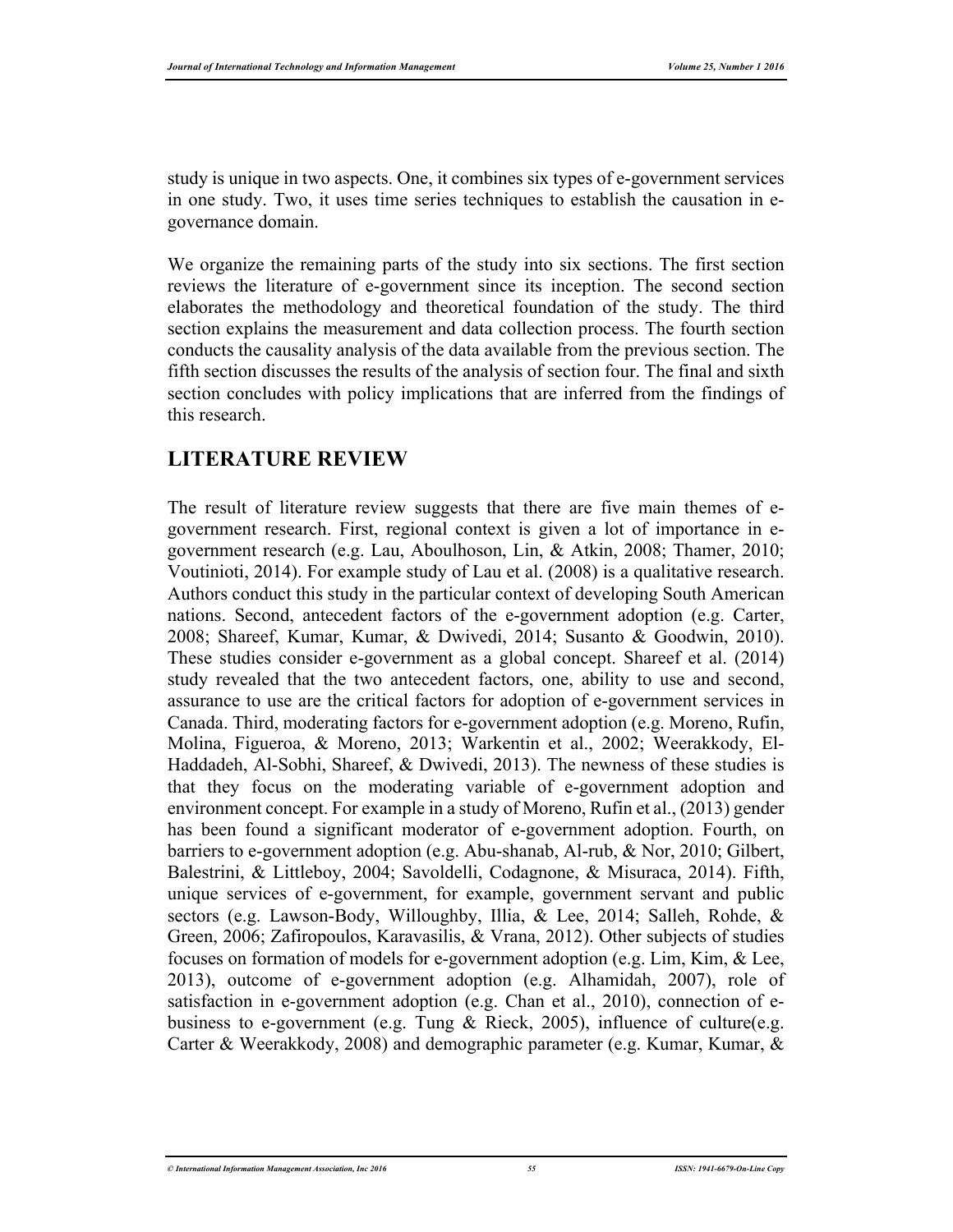Mahmud, 2011) on e-government adoption. All the popular five themes of studies including other not so frequent themes are conducted on the basis of analyzing an e-government project as a single unit of analysis.

The majority of the studies referred in the previous section was conducted considering e-government as an integrated concept and explored the relationship of e-government to its environment. Although there are some studies that focus on egovernment phenomena at the service level or disintegrated level (e.g. Azad & Faraj, 2009; Liang & Lu, 2013; Sang, Lee, & Lee, 2009) but these studies are very few. Azad & Faraj (2009) conducts a qualitative research aimed to find the practice of institutionalization of automated land mapping registration services and their delivery to the public. Furthermore, Liang  $& Lu, (2013)$  studied social norms and other antecedents to predict a particular e-government service i.e. tax filing services. The few papers cited above have analysed e-governance adoption at service level and they study only one service at a time. No literature focuses on the interrelationship of two or more E-government services in a single study.

Various disintegrated services of e-government are delivered by a portfolio of egovernance projects, there is a need to study adoption issues by exploring the interdependence among these projects. Based on the literature review conducted, we conclude that multi-dimensional (multi-services) study of e-government is one of the gaps in the existing literature on e-government adoption.

In the context of multi-dimensional analysis, the word dimension can be elaborated as, the distinct factor of e-government service (Duncan, 1972). On this argument, we define the dimension of e-government adoption as adoption of a service. A dimensional analysis provides a new perspective of understanding how a concept is socially constructed and also explores the concept's contextual meaning across these perspectives (Szajna & Ward, 2014). Therefore, a disintegrated level of egovernment services may provide a new perspective on e-government's adoption within society. Conceptually aggregate or unified phenomenon is "*whole which occurs in nature as an important type of, individual (which may be physical, biological, psychological, or social)"* (Nagel 1952, p.17). Literature cautions against considering these *aggregates simply as a combination of independent members, but should be regarded as interdependent organic unities* (Nagel 1952, p.17). In the context of our study, whole in the previous line is referred to, total egovernment transactions. The independent members that form this whole are individual types of e-government transactions occurring. Nagel (1952, p. 27) says that in relation to sum, the constituent parts are "internally" related, in the sense that these constituents stand to each other in relations of mutual causal interdependence. We substantiate this argument with other studies that have argued that the whole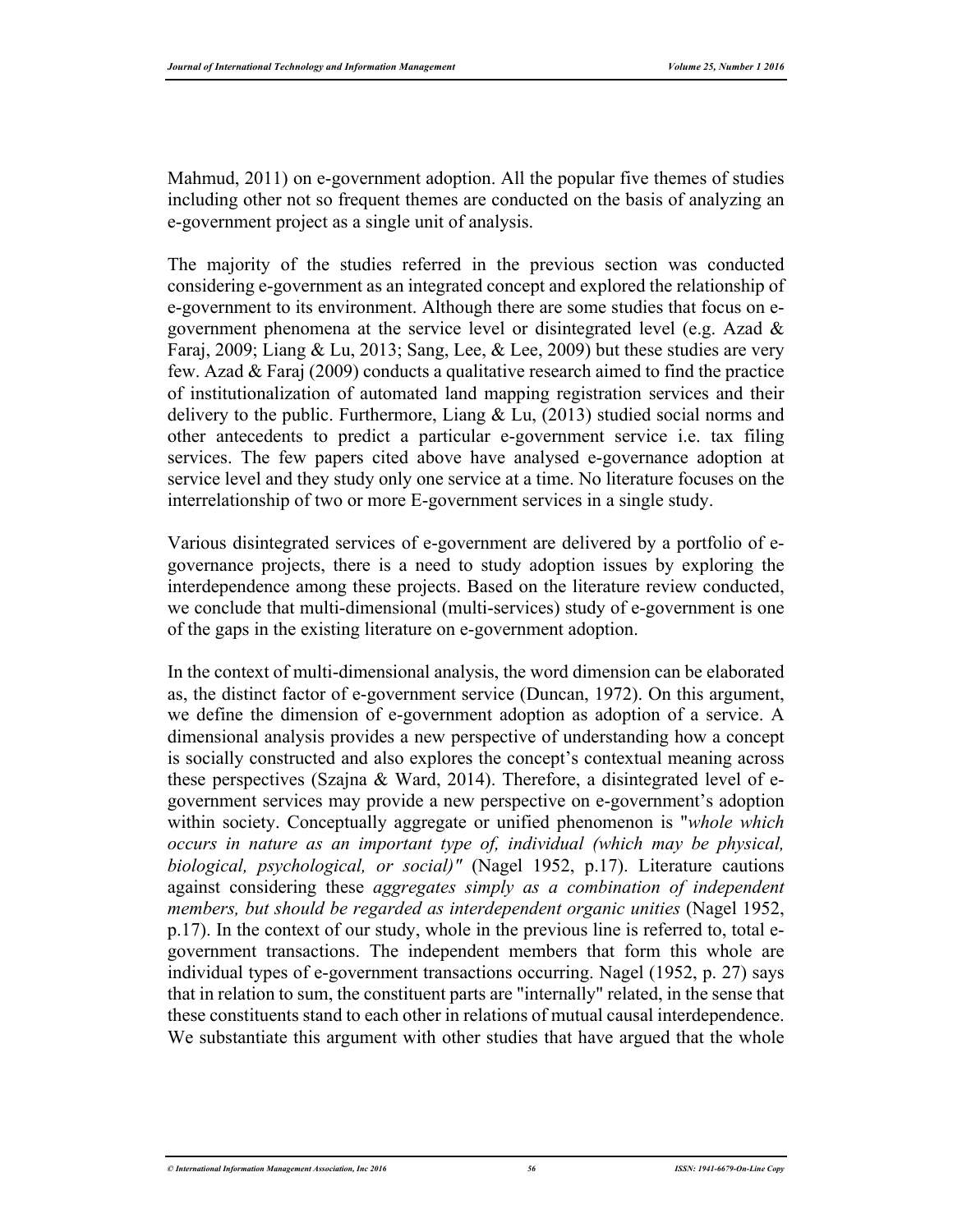process of social development is of close relationship. It has been found that growth of one factor reacted back upon the growth of other factors (Bernard 1926, p. 192). Based on these arguments this study attempts to explore the causation relationship among the portfolio of e-government services available in India. Furthermore, it is already explained that we do not find any research at actual transactions of egovernment services. Combined with argument of need and gap in the literature our study specific research question can be defines as: *Is there interdependence among various categories of e-government services in India?* 

The appropriate measure and methodology used to address the research question is elaborated in the next section

#### **METHODOLOGY AND THEORETICAL FOUNDATION**

In earlier sections, we have discussed our study of digital government of India by subdividing the e-government concept at different services level and its uniqueness. This section has three parts. First, we give an overview of the studies conducted on the similar rationale and methodological foundation. The analysis of the methodological literature suggests that Granger causality is one of the commonly accepted ways by which we address causal relationship (Aregbeshola, 2014; Seth, 2010; Zafiropoulos et al., 2012). Second part elaborates the methodology of Granger causality and its suitability for present study. In the last part, we explain the appropriateness of this method for our study and the potential implication. Although this study is an exploratory study, we base our research on the causality arguments available in the literature between various related constructs. Causality analyses of different economic constructs are very frequent, and conclusions of these investigations have huge policy impact as in giving hierarchical importance in resource allocation (Chong & Calderon, 2000; Elbahnasawy, 2014; Lio, Liu, & Ou, 2011). These studies conclude the causality relationship between governance, e-government, internet and corruption. The unit of analysis of these studies is at national level. National level time series data are analyzed to establish the causality. Based on the conclusion for various nations, the relative importance of any one construct in policy making may be used for addressing other constructs. Causality analysis studies that use the economics constructs of electricity consumption and national economy (i.e. Javid & Qayyum, 2014; Pao & Tsai, 2010; Yoo, 2005) have been studied many times. Time series yearly data on electricity consumption and per capita national income are the information on which these papers base their causality analysis. In both the examples, the econometrics methodology adopted is Granger causality, which based on the dependency of growth trend among the constructs established causality relationship between them. One such recent study of Pradhan, Maradana, Zaki, Dash, & Jayakumar (2016) investigates the causal relationship between economic growth and various indicators of venture capital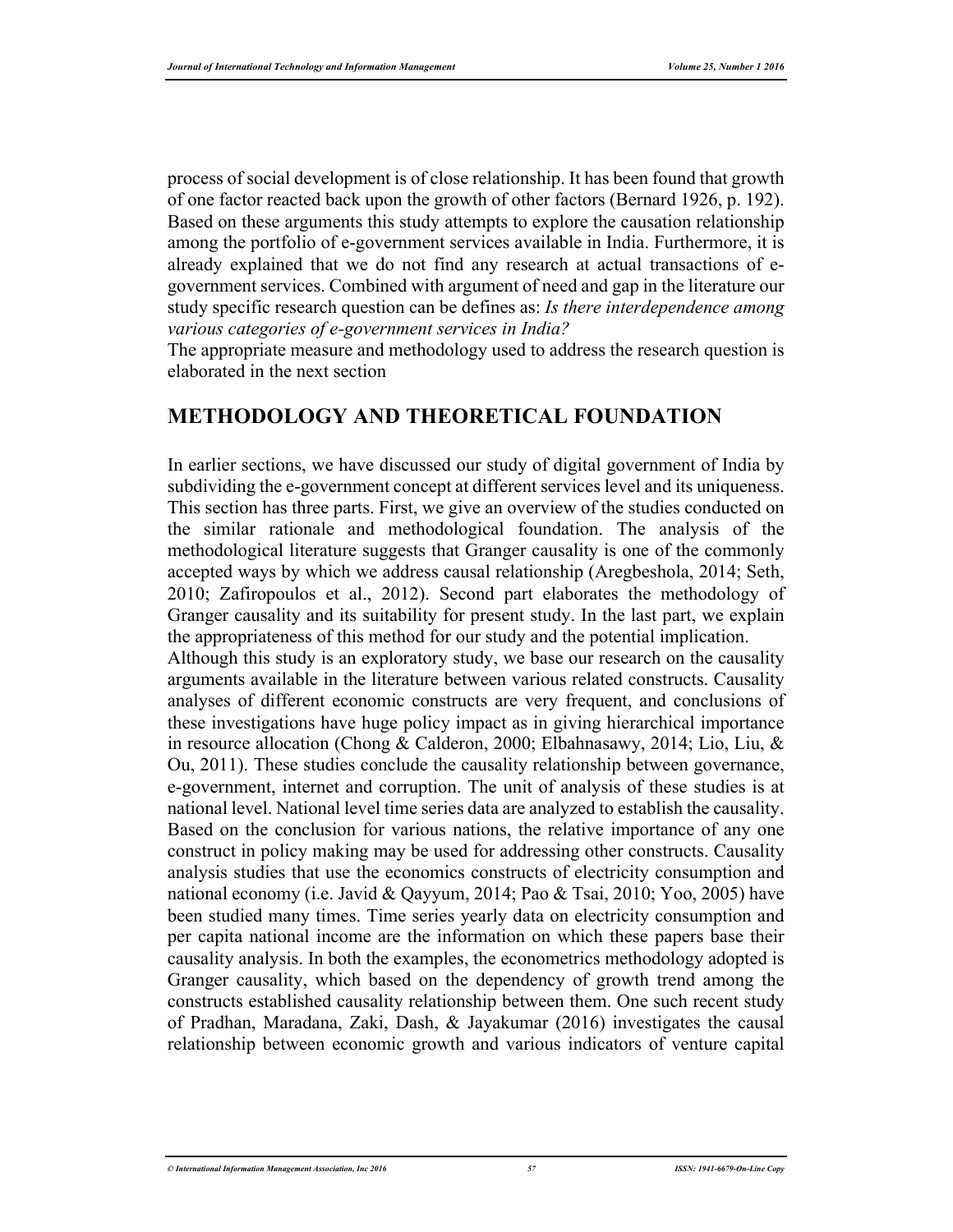using Granger causality for 19 European countries for the period 1989-2014. Dutta (2001) investigated the Granger causality relationship of level of economic activity within a nation to its telecommunication infrastructure. These studies establish the fact that on the availability of time series data, the method of Granger causality can determine causal relationship between constructs. The earlier mentioned studies use the Granger causality approach in time series form of data. Granger causality approach can also be applied to panel data. Dewan  $\&$  Ramaprasad (2014) uses Granger causality approach in panel data context. They investigate the causality relationship between music sales to the social media and traditional media. Lio, Liu, & Ou (2011) investigated the effects of Internet adoption on reducing corruption using a panel Granger causality approach. Similar to the most of the previously explained study, this study is also a national level study consisting of 70 countries and for data ranging from 1998-2005. The above examples demonstrate the applicability of Granger causality approach to establishing the causal relationship between various variables.

In India since first January 2013, on a daily basis, the government of India is collecting e-government transaction data under project e-taal. E-taal is a government web portal that provides e-government services transactions details at national and state level (Department of Electronic & Information Technology, 2015). More than 2 years of e-government project transactions data for all the states of India can be found in the portal. E-taal portal details are elaborated in the next section. This enormous data is still unutilized (Pandey & Bhatnagar, 2014). No research has discovered any insights from these transactions records. We conduct this study with an objective of bridging this gap. We have already mentioned that no prior research has been carried out at disintegrated level causality analysis of egovernment transactions. Furthermore, there are no conceptual studies that try to understand e-government phenomena at disintegrated level. Therefore, this study does not stand on any theoretical foundation, instead tries to derive inferences from transactional data. Though we do not base our study on a strong conceptual and theoretical foundation, it finds its justification from the methodological framework as already explained. Time series econometric analysis and Granger causality are the methodological foundations on which we have built this study. Next part of this section describes the contribution of Granger's work in establishing causality that was absent prior to his efforts.

In most of the research studies, causality is inherited from literature. Statistically defining causality even today is complex, and it was entirely unknown, till Granger (1969).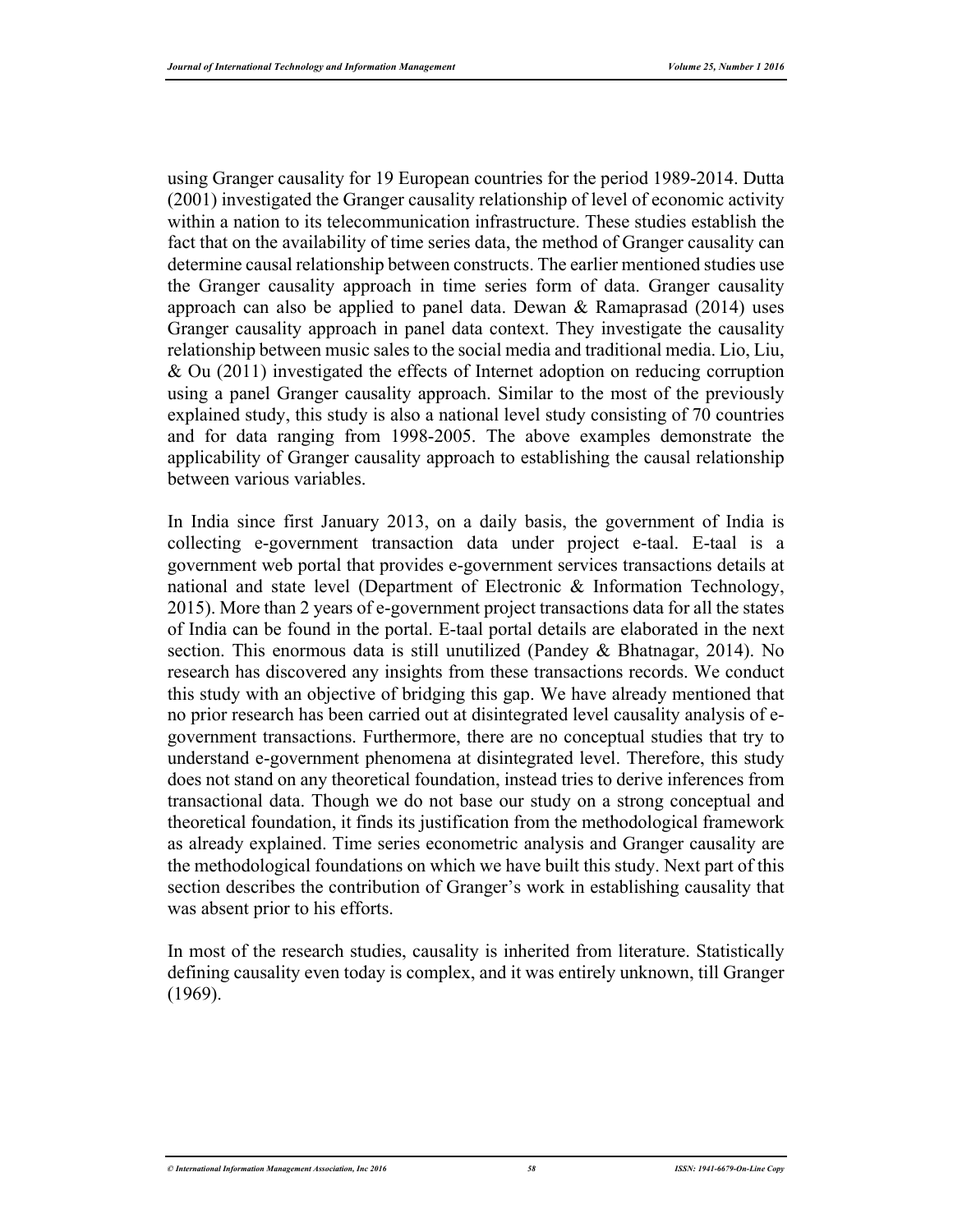Historically Wiener(1956) first time provided the concept of a causal relationship between one variable to another (Bressler & Seth, 2011). However, he could not explain it in complete. In 1969, econometrician Clive Granger (1969) mathematically resolved this issue. The basic idea of Granger Causality is simple. Let us assume that there are two variables X and Y. In which we are interested in predicting causality of Y based on X. Next we attempt to predict Y  $(t + 1)$  (next Y) using only past Y. We also try to predict Y  $(t + 1)$  using previous terms of both X and Y. If the second prediction has better significance, we conclude that past of X is capable of predicting Y (t + 1) (Bressler & Seth, 2011). Therefore, establishing causation of X on Y. The contribution of Granger causality is so much that in the year 2003 Clive Granger received Nobel Prize for economic science. The potential of establishing causality by Granger method is widely accepted in many other fields that apparently seems far from economics. Field of medicine uses Granger causality to successfully established the causal relationship, that too neurophysiological characteristics of the brain (Kamiński, Ding, Truccolo, & Bressler, 2001). Although there is an enormous application of Granger causality, Granger (1988- p.199) has cautioned the use of this causality stating "these tests are useful, but we should evaluate this with care." There are certain limitations with Granger causality, as the name itself suggest that it is Granger causality and not the real causality (Olusanya & Matthew, 2012). Even though, this fact does not reduce the contribution and applicability of Granger causality in social science research. Granger causality might not be a sufficient condition of causality but there are innumerable studies that established it as a necessary condition for causality establishment (Bonamini, D'Apice, & Forte, 2015; Evans & Wells, 1982; Phylaktis & Ravazzolo, 2005).

Considering the applicability of Granger causality analysis and availability of relevant time series data this article attempts to study the causation analysis of one category of e-government service on another. There is a fair chance of causality analysis of transaction data establishing causation but being a new phenomenon, various services of e-government may not be interdependent. In both scenarios this study can provide valuable insight because if interdependence is established then policymakers can get information on the hierarchal importance of various egovernment services, that will guide them to utilize their valuable resources at high hierarchical services for better adoption of e-government. And if no interdependence exists, it will establish the fact that e-government services as of now are independent in nature. Therefore, individual services may be started and adopted by society irrespective of the success of each other.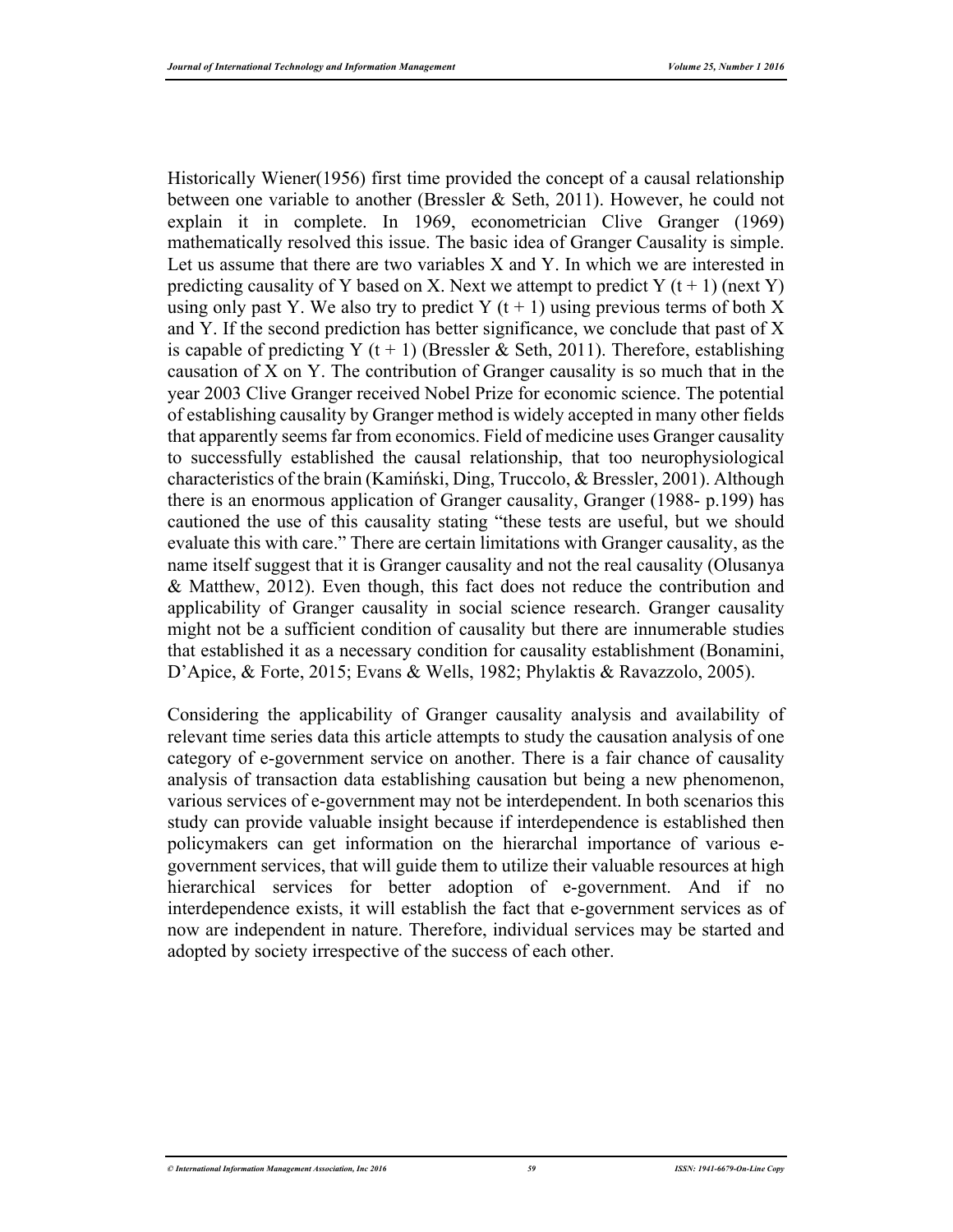### **MEASUREMENTS AND DATA COLLECTION**

Yildiz (2007) define e-government as "*utilizing the Internet and the World-Wide-Web for delivering government information and services to citizens*". Schillewaert, Ahearne, Frambach, & Moenaert (2005) define adoption as "*the extent to which a particular technology is used"*. These two definitions together we represent egovernment adoption as the degree to which citizens are using government information and services through

Internet and World-Wide-Web. Since the data of e-government transactions are available on the national website, we base our analysis on this data.

|                | Otaal                         | Electronic Transaction<br>Aggregation & Analysis Layer |             |           |                                  | Home e-Transactions View Analysis Report Service Directory State Portal Downloads Accolades Contact Us | Select Language<br><b>Back To Main Site</b> | <b>Department of Electronics &amp; Information Technology</b><br>Ministry of Communications & Information Technology, Government of India | \$ |
|----------------|-------------------------------|--------------------------------------------------------|-------------|-----------|----------------------------------|--------------------------------------------------------------------------------------------------------|---------------------------------------------|-------------------------------------------------------------------------------------------------------------------------------------------|----|
|                | Report > State Category Wise. |                                                        |             |           | <b>Category Wise Transaction</b> |                                                                                                        |                                             |                                                                                                                                           |    |
|                |                               | From Date 01-01-2015                                   | 臝           |           |                                  | To Date 10-10-2015                                                                                     |                                             | m                                                                                                                                         |    |
|                |                               |                                                        |             |           | <b>View Tabular Report</b>       |                                                                                                        |                                             |                                                                                                                                           |    |
|                | $SL#$ State<br>Andaman        | $\mathbf{A}$                                           | B           | C.        | D                                | E                                                                                                      | F                                           | <b>Total</b>                                                                                                                              |    |
| $\mathbf{1}$   | and Nicobar                   | 20,400                                                 | 0           | 6,588     | 4,220                            | $\overline{\mathbf{c}}$                                                                                | $\circ$                                     | 31,210                                                                                                                                    |    |
| $\overline{2}$ | Andhra<br>Pradesh             | 20,74,30,730                                           | 2,99,50,037 | 17,63,518 | 13,07,102                        | 73, 76, 57, 338                                                                                        | 4,05,59,786                                 | 1,01,86,68,511                                                                                                                            |    |
| 3              | Arunachal<br>Pradesh          | 17,976                                                 | 122         | 26,076    | 15,952                           | 1,283                                                                                                  | $\circ$                                     | 61,409                                                                                                                                    |    |
| 4              | Assam                         | 42,45,778                                              | 2,178       | 5,51,615  | 4,25,405                         | 547                                                                                                    | $\circ$                                     | 52,25,523                                                                                                                                 |    |

**Figure 1-E-taal Website of E-government Transaction Data** 

E-taal (Figure 1) stands for electronic transaction aggregation and analysis layer. It is a web portal of Ministry of Information and Technology, Government of India. This web portal disseminates the electronic transactions statistics at national and state level, which belongs to their e-government projects (Department of Electronic & Information Technology, 2015). This data is the actual egovernment transactions happening in India. Therefore, by the definition of egovernment adoption mentioned above in the first part of this section, we categorized this as an amount of e-government adoption at the aggregate level. We can disintegrate this data on a daily basis at the state level and various category of services level. The database receives information from electronic transaction statistics from web-based applications from time to time on near realtime basis (Department of Electronic & Information Technology, 2015). Portal classifies e-government services of India under six category (DEIT, 2015). A type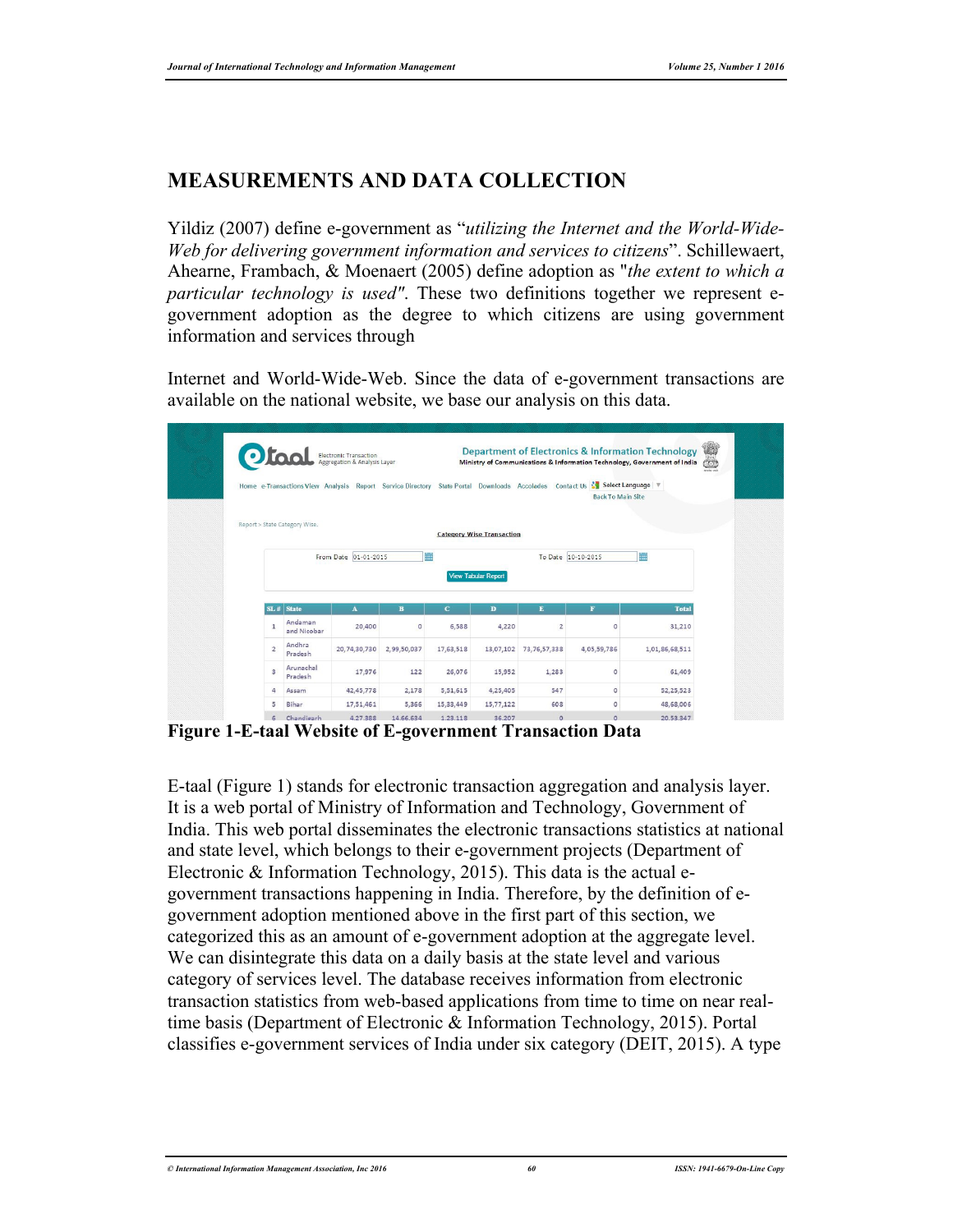of services belongs to statutory and non-statutory services. B is for utility bill payments. C is a business to citizen transactions. D is informational services. E is transactions related to social benefits. F is the sixth category of e-transactions is of mobile government. The individual services included under these broad categories are as shown in table 1.

These six types of e-government services are quite different to each other. A category is more of mandatory e-government services, B is utility services, C is commercial, D is informational, E is of social benefit, and F is mobile-government. Based on the mutually distinct type of services and reasoning of previous literature, different adoption pattern is argued. Date wise all the types of e-government transaction are downloaded from 1st Jan 2013 till 30th April 2013 from the website. Analysis is done on the data from these days.

| S.N.           | <b>Types</b>  | <b>Broad</b><br>classification of<br>services | <b>Detail of</b><br>services                                                                                            |
|----------------|---------------|-----------------------------------------------|-------------------------------------------------------------------------------------------------------------------------|
| 1              | A             | Statutory and<br>non-statutory<br>services    | Certificates<br>Tax<br>Public<br>distribution<br>system                                                                 |
| $\overline{2}$ | $\bf{B}$      | Utility bill<br>payments                      | Electricity bill<br>Water bill                                                                                          |
| 3              | $\mathcal{C}$ | Business to<br>citizen<br>transactions        | <b>Banking</b><br>transactions<br>Mobile<br>recharge<br>DTH recharge<br>Addition<br>deletion of<br>telephone<br>numbers |

#### **Table-1 E-government services of Government of India**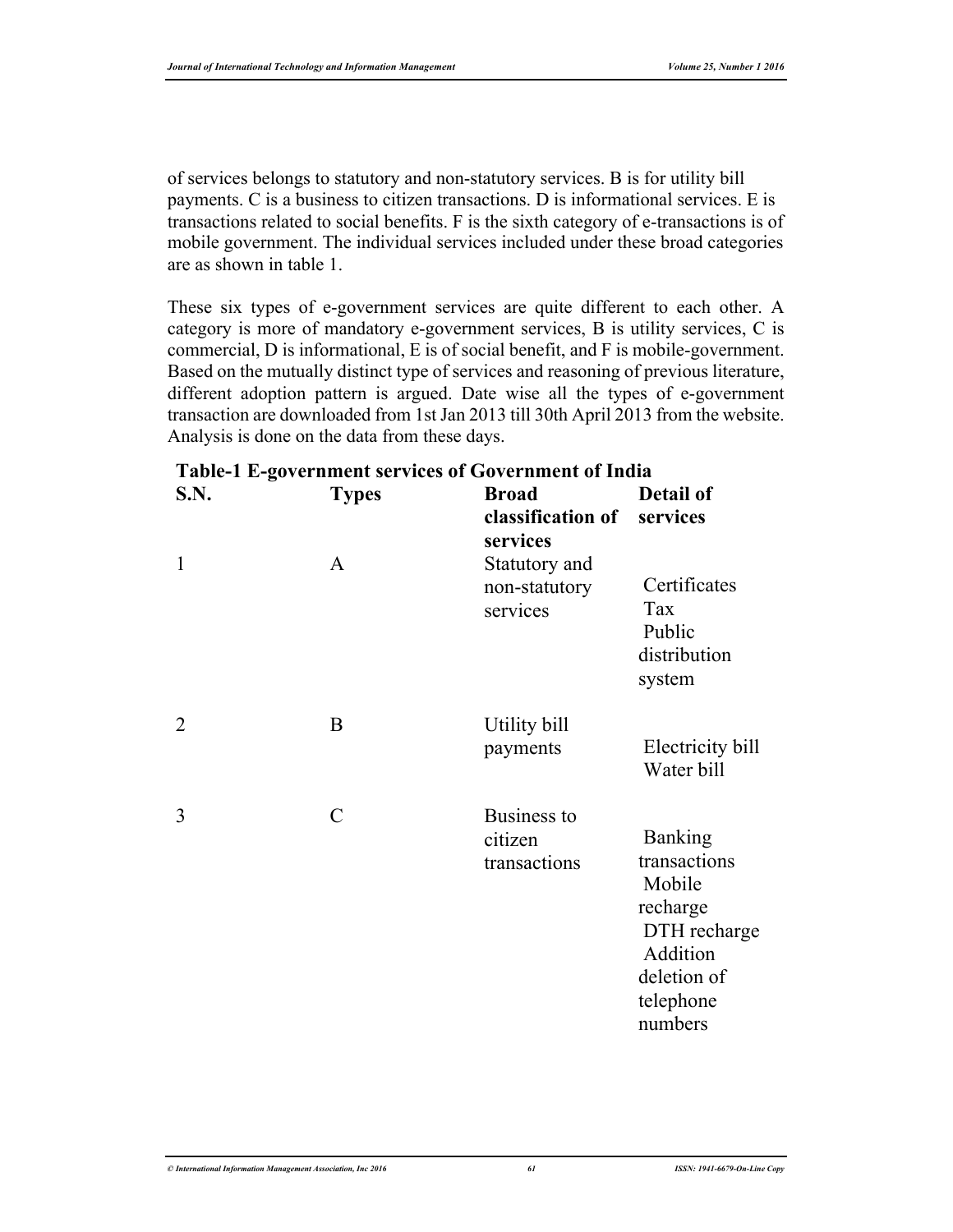|   |   |                                 | Do not call<br>registry of<br>mobile phones                                                            |
|---|---|---------------------------------|--------------------------------------------------------------------------------------------------------|
| 4 | D | Inquiry services                | Downloading<br>the tender and<br>other forms<br>PNR railway<br>inquiry<br>Examination<br>results       |
| 5 | E | Social benefits<br>transactions | Pensions<br><b>MGNREGA</b><br>Direct benefits<br>transfer (DBT)<br>Various<br>scholarships<br>payments |
| 6 | F | Mobile<br>transactions          | End to end<br>mobile<br>transactions                                                                   |

#### **ANALYSIS**

Data for the further study was downloaded from the website www.etaal.gov.in as explained in previous section. The numbers of transactions recorded on this site in a single day are in order of millions. For some services, for example, A type of government services, this number is more than half of the total transactions. For some other services like F, mobile transactions some days are only in thousands. The disparity in the volume of data across services is visible. Literature in the case of such variation and nature, suggest logarithmic conversion of data for further analysis. Therefore, daily transactions obtained from the above mention source were converted to log values. Table 2 shows the descriptive statistics of the data.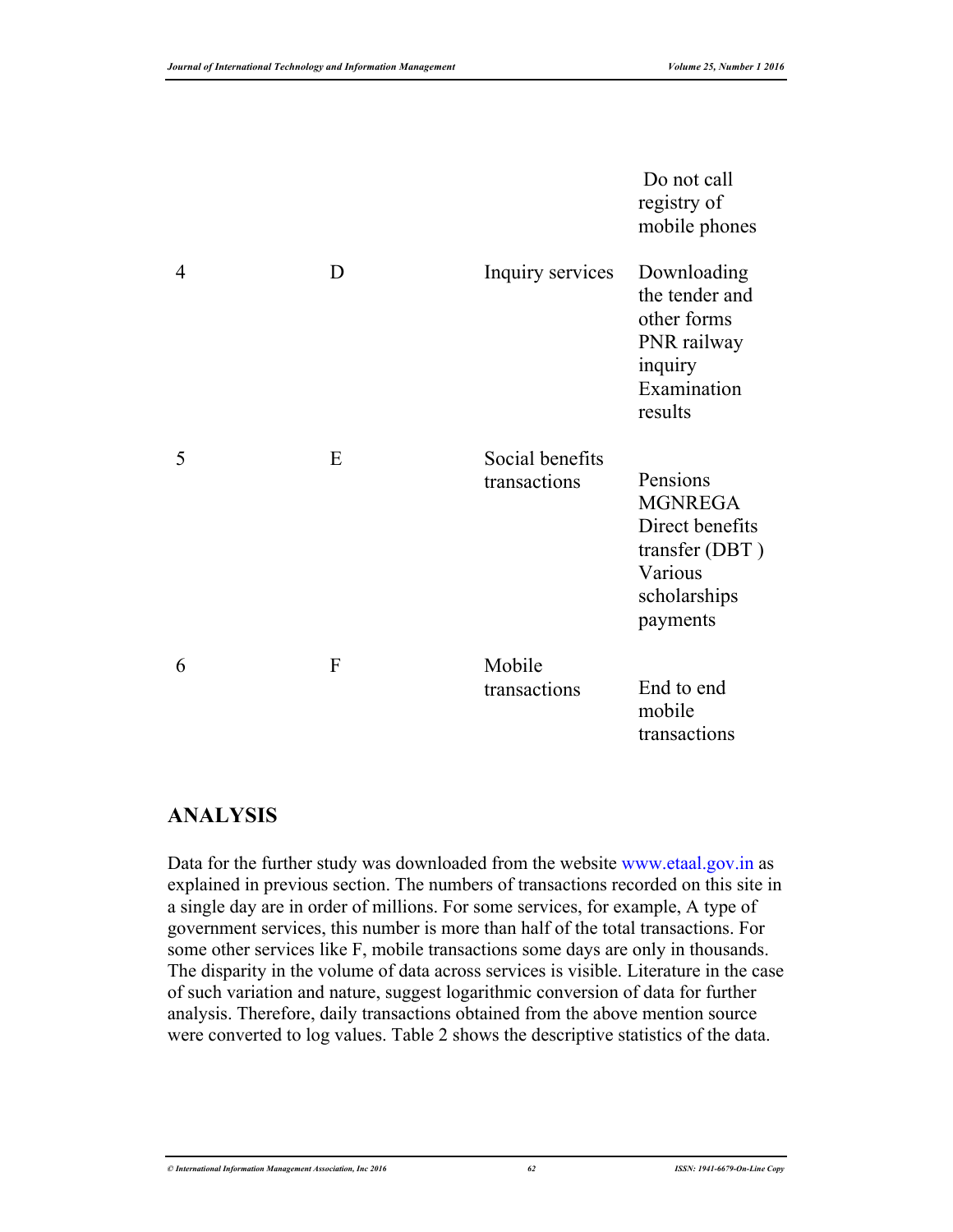Furthermore, the differences of log values of the transaction will give us the relationship between the growth rate of various services that is most advantageous for policy and business implication. Policymakers are interested in the causality that governs the growth pattern of these services. Furthermore, business houses especially e-commerce organization are interested to know services growth pattern correlation to e-commerce growth, so that they may prioritize their ecommerce operation.

| Table-2 Descriptive statistics. |       |             |             |                             |  |  |
|---------------------------------|-------|-------------|-------------|-----------------------------|--|--|
|                                 |       |             |             | Minimum Mean Median Maximum |  |  |
| log(Transactions of Category A  | 13.28 | 14.86 14.81 |             | 15.6                        |  |  |
| log(Transactions of Category B  | 12.56 | 13.64       | 13.69       | 15.9                        |  |  |
| log(Transactions of Category C  | 7.169 |             | 8.615 8.542 | 9.423                       |  |  |
| log(Transactions of Category D  | 10.41 | 11.8        | 12.05       | 13.6                        |  |  |
| log(Transactions of Category E  | 8.113 | 11.13       | 11.79       | 17.34                       |  |  |
| log(Transactions of Category F  | 8.515 | 10.58       | 10.69       | 12.8                        |  |  |
| Number of states/ Union         | 36    |             |             |                             |  |  |
| Number of observations $=$      | 120   |             |             |                             |  |  |

We use differences in the log value of the transaction for further causal analysis. We use R statistical software 3.01 version for further analysis of this data. We do the complete analysis of establishing Granger causality in five steps. First, stationarity of the data is assured. Data that is constant in mean and variance across the time is the essential condition for further analysis in time series. Therefore, stationarity of the log of transactions was checked. For the purpose of this augmented Dickey-Fuller test was conducted. Second, since the raw transaction data obtained from the website was not stationary, the difference of these operations was calculated. Third, stationary of the difference was checked. Fourth, after establishing the data as stationary, the appropriate lag number is next requirement for time series analysis. From the nature of data of government services it was assumed that it will be reflecting a weekly trend. Furthermore, this assumption was statistically established by VARselect feature of R software. Fifth, differenced log data was found to be stationary hence we use this for Granger causality analysis for a lag period of seven days. Table 3 shows the results of the augmented Dickey-Fuller test.

We examine all the types of e-government services for the alternate Hypothesis of Stationarity. They are found to be stationary at 99 percent significance. After the establishment of the stationarity of the data number of lag to be used in the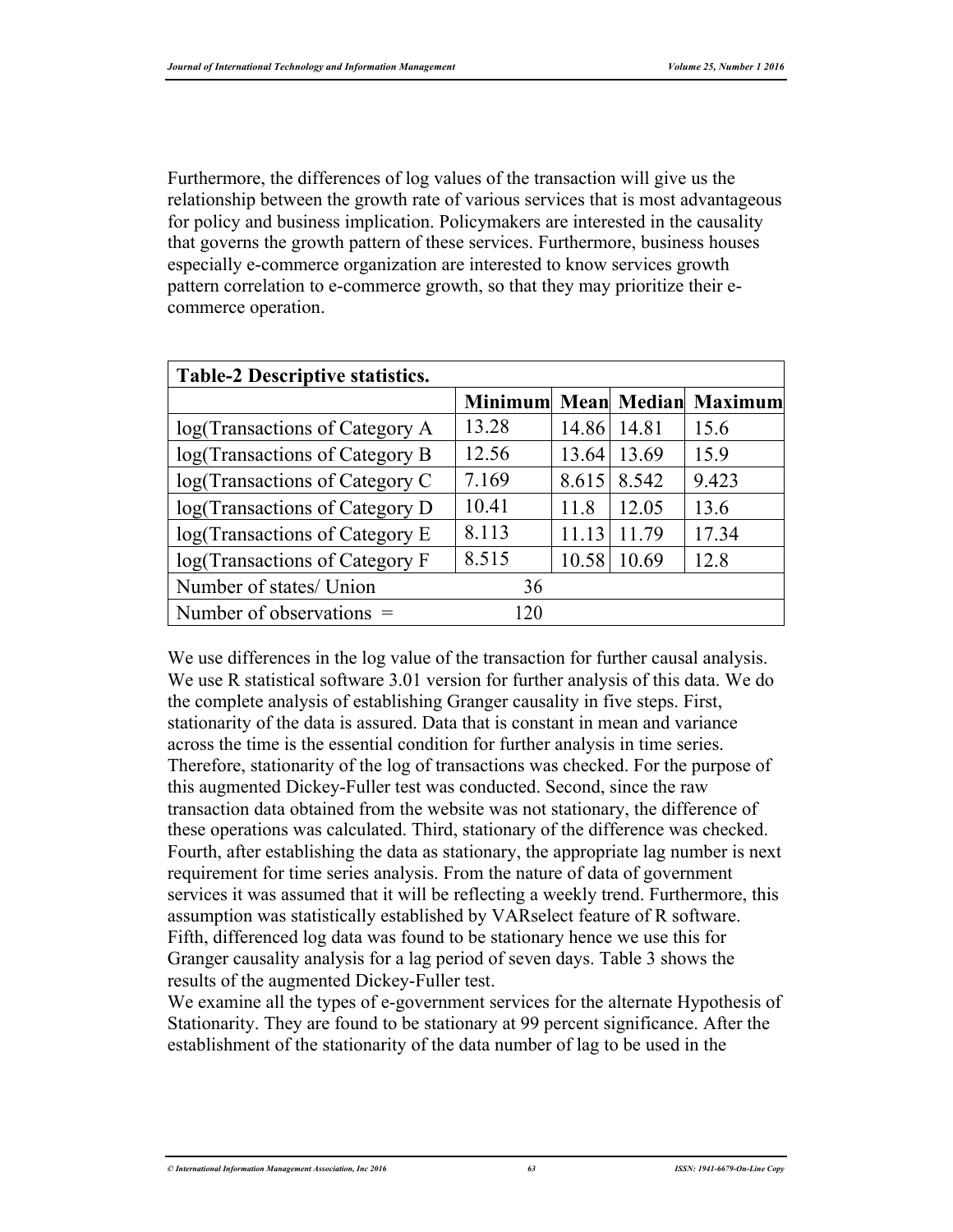analysis is critical. The earlier researchers have found that lag length has significance relation with Granger causality, and inappropriate lag length may influence the causality (Elbahnasawy, 2014). Table 4 elaborates the program suggested lag period for Granger analysis.

| Table - 3 Dickey-Fuller test for stationary data |                           |               |              |  |
|--------------------------------------------------|---------------------------|---------------|--------------|--|
|                                                  | S.N. Difference in log of | Dickey-Fuller | Significance |  |
|                                                  | Variable                  | Value         | <b>Level</b> |  |
|                                                  | A                         | $-9.9293$     | .01          |  |
| $\mathcal{D}$                                    | B                         | $-11.0044$    | .01          |  |
| $\mathbf{R}$                                     |                           | $-7.6495$     | .01          |  |
|                                                  |                           | $-6.5685$     | .01          |  |
|                                                  | E                         | $-6.0476$     | .01          |  |
|                                                  |                           | $-7.6323$     |              |  |

| Table - 4 Lag Length Analysis for Granger causality |                       |  |           |                                    |                         |      |
|-----------------------------------------------------|-----------------------|--|-----------|------------------------------------|-------------------------|------|
|                                                     | S.N. Variable $AIC^*$ |  | $  HO** $ | $\left  \right. \mathrm{SC}^{***}$ | <b>FPE****</b>   Length |      |
|                                                     |                       |  |           |                                    |                         | used |
|                                                     | A                     |  |           |                                    |                         |      |
|                                                     | B                     |  |           |                                    |                         |      |
|                                                     |                       |  |           |                                    |                         |      |
|                                                     |                       |  |           |                                    |                         |      |
|                                                     | F                     |  |           |                                    |                         |      |
|                                                     |                       |  |           |                                    |                         |      |

\*Akaike's information criterion (AIC),

\*\*Hannan-Quinn information criterion (HQ)

\*\*\*Schwarz's Bayesian information criterion (SC)

\*\*\*\*Final prediction error (FPF)

Lag length analysis is providing approximately as initially argued seven-day dependability of data. For the purpose of simplification, in final Granger analysis, seven-period lag length was used for all the variable A to F. Granger causality analysis was conducted for all the possible pairs of services. Out of the 15 possible pairs only five pairs were found to have significant causal. Two out of these five are bi-directional and one uni-directional as shown in Table 5.

| Table-5 Direction of Causality and their significance |  |                 |  |  |
|-------------------------------------------------------|--|-----------------|--|--|
|                                                       |  | $0.0001593$ *** |  |  |
|                                                       |  | $0.002378$ **   |  |  |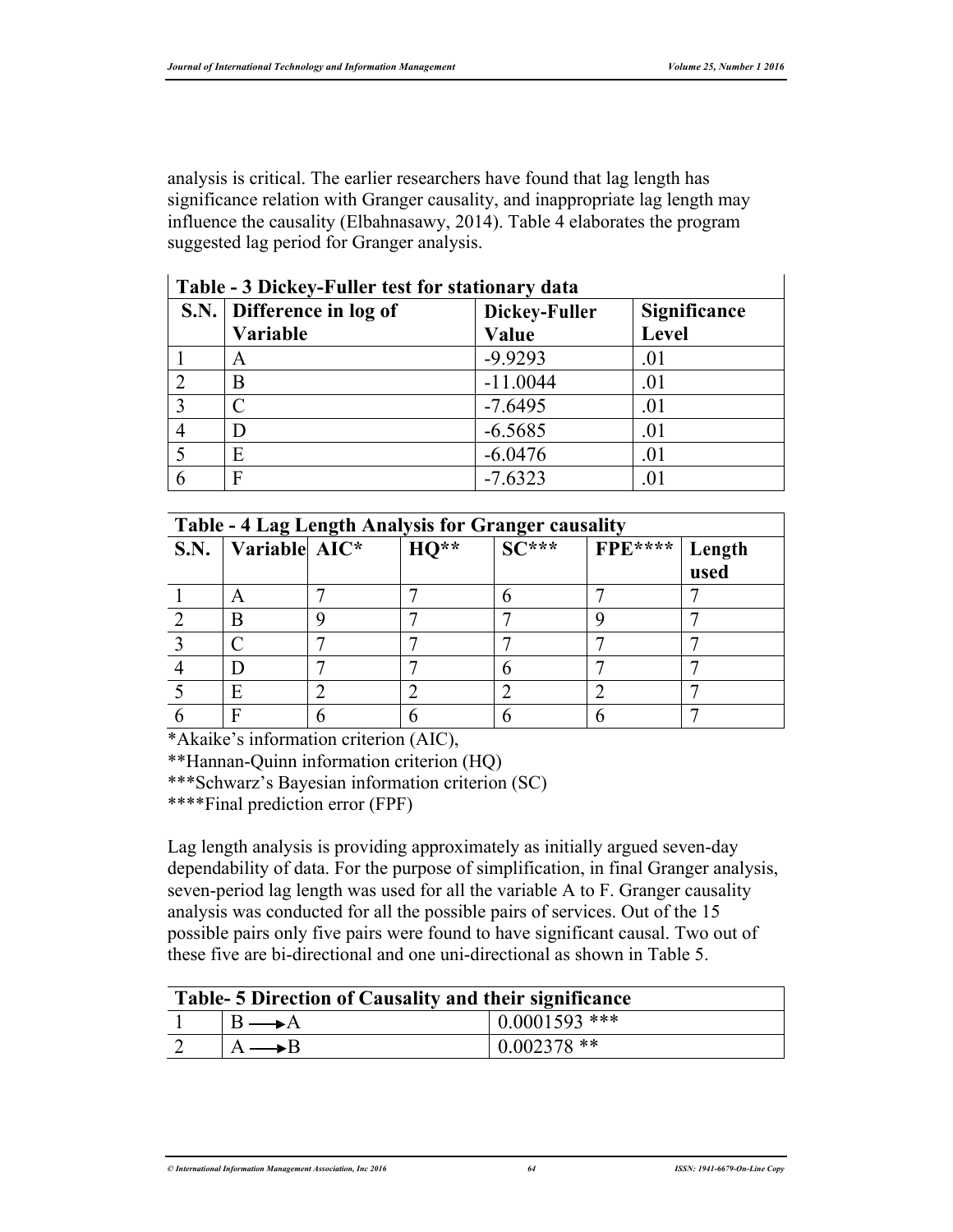|                                                                             | $0.04068*$   |
|-----------------------------------------------------------------------------|--------------|
| $F \longrightarrow A$                                                       | $0.001785**$ |
| $A \longrightarrow F$                                                       | $0.01732*$   |
| Significance codes: $0$ '***' $0.001$ '**' $0.01$ '*' $0.05$ '.' $0.1$ ' '1 |              |

## **DISCUSSION**

The significance level presented in table four of the previous section suggests that there are reasonable evidence to conclude that some e-government services of India are dependent on other e-government services in terms of their growth pattern. Out of the six types of e-government services, we found A category of services i.e. government to citizen statutory and non-statutory services etransactions as the most critical service. A variety of services is part of all the five significant causality directions. Services A, B, and A, F are mutually dependent on each other, therefore, shows bi-directional causality. Bi-directional causality implies there is mutual growth dependability relation between electronic utility services and government to citizen statutory and non-statutory services. The growth rate of one directly impacts the growth of another. The same conclusion is correct for the end to end mobile services and government to citizen statutory and non-statutory services. They both are found to cause each other significantly. Service category D i.e. inquiry services has been discovered as a significant antecedent to service A i.e. government to citizen statutory and non-statutory services e-transactions performed. This conclusion is in confirmation of the conceptual model of e-government adoption proposed by Layne & Lee (2001) and Andersen & Henriksen (2006). Service category C and category E are not found to play any causality significance as per the analysis conducted.

The insight that category E services i.e. social benefits services are independent is a valuable insight for government as they can formulate policy and spend more resources on adoption of E category services in a region even if citizen statutory and non-statutory services in category A or other category services are not adopted in that region. Similarly, C category i.e. business to citizen category services adoption can be driven by business organizations in regions even though basic e-government services are not available or adopted in that region.

### **CONCLUSION AND IMPLICATION**

This research offers insight to government for policy decisions on e-government services adoption. No prior research analyzed the relationship among various egovernment services. Our research statistically finds the Granger causal relation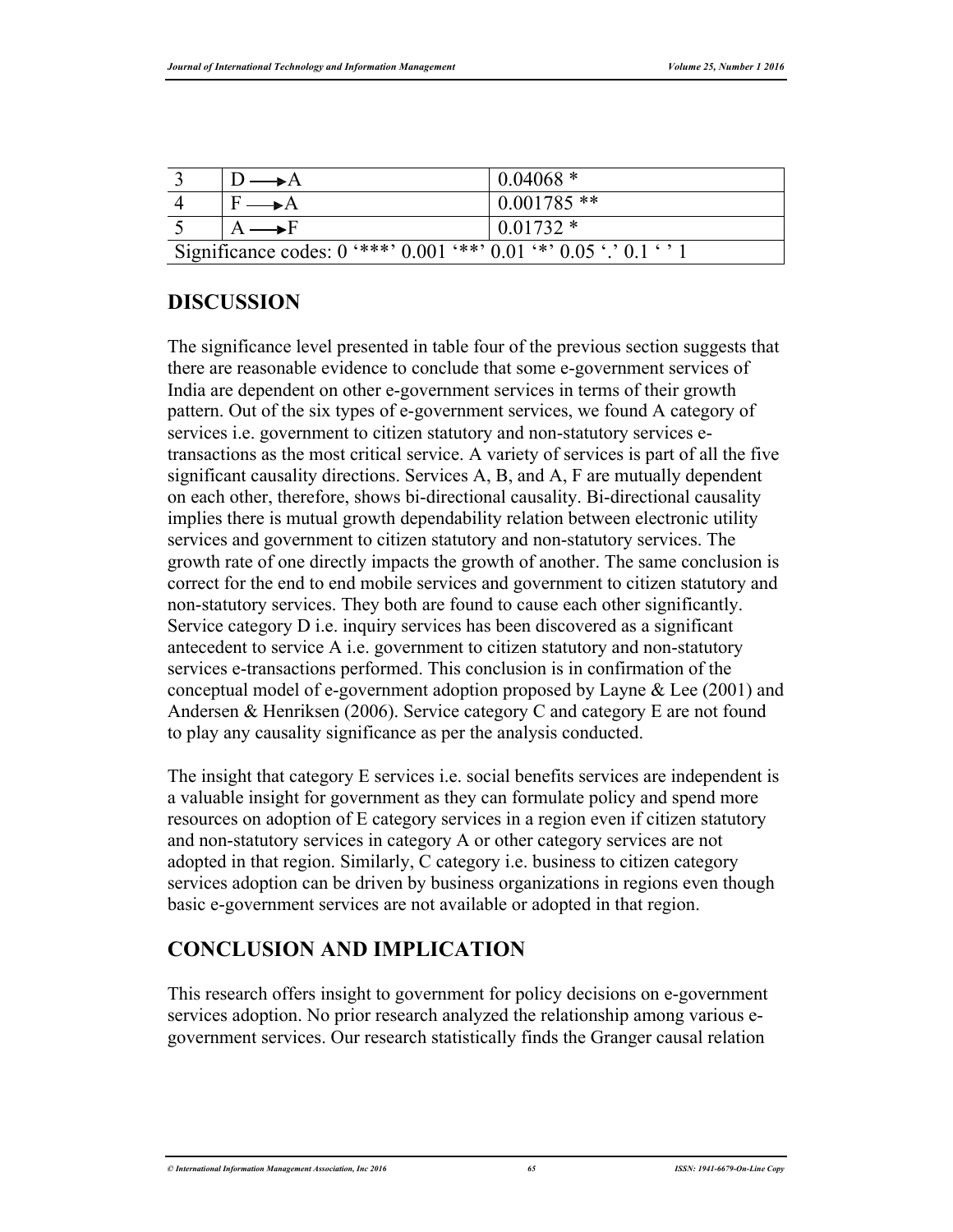among various e-government services. In the absence of causality understanding policy makers either give equal importance to all services or in the case of inadequate resources they may opt to give lesser importance to certain services. This research provides decision makers the insight to prioritize among different egovernment services. The services that are found to be bi-directional causal relation are to be kept up in the hierarchical order of importance and functions independent a causal relationship may be held lower in order. This research further establishes the causal implication of e-government information services for the adoption of other e-government services. Therefore, awareness about egovernment services will lead to better adoption in society.

Out of the six types of e-government services category provided by government of India, type C is most relevant to a business organization. The C type of transaction does not have any causal relationship with any other services. The relationship between D and A type of e-government services proves the decade old Layne and Lee model. The presence of information and inquiry services leads to the adoption of services by customers. Furthermore, independence of C types of services from the rest of services indicates that e-commerce services can be adopted by citizens even though e-government services are not adopted by the citizens.

#### **LIMITATION OF THE STUDY**

We conduct the present study only on the data of Indian Government for four months, from January 2013 till April 2013. Therefore, the results obtained from this study cannot be generalized either in other geographies or to other periods. The trend of technology adoption is dynamic in nature that reflects variation at various stages of adoption (Germain & Dröge, 1995). We conduct this study at an aggregate level of India, which is a much diversified country. A study at the further disintegrated level of Indian states may reflect better insights and will be more useful for policy and practical implications.

#### **REFERENCES**

Abu-shanab, E., Al-rub, S. A., & Nor, K. (2010). Obstacles Facing the Adoption of E-Government Services in Jordan. *Journal of EGovernance*, *33*, 35–47. doi:10.3233/GOV-2010-0204

Alhamidah, A. (2007). The adoption of e-Government and its outcomes. *International Journal of Liability and Scientific Enquiry*, *1*(1/2), 188.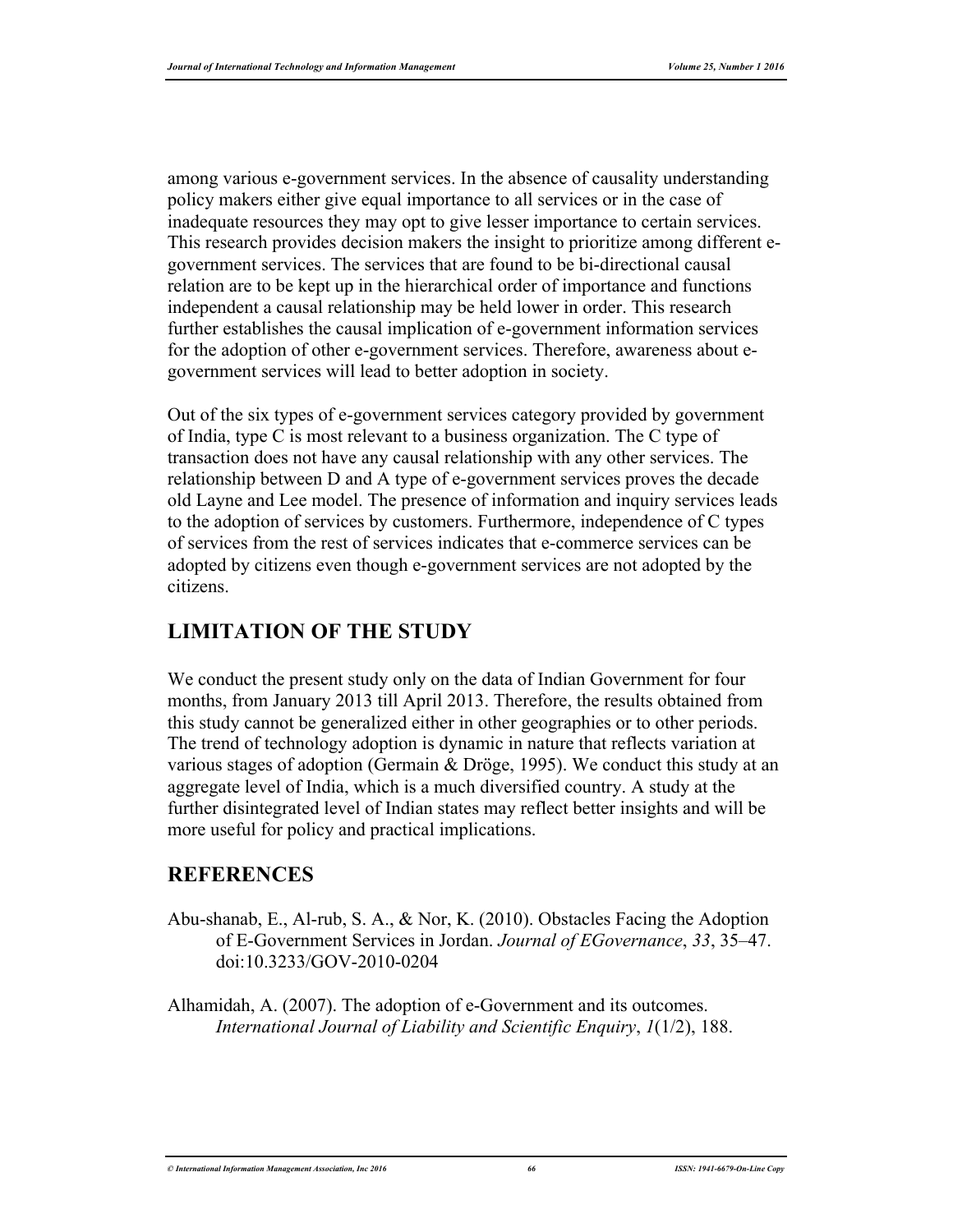- Andersen, K. V., & Henriksen, H. Z. (2006). E-government maturity models: Extension of the Layne and Lee model. *Government Information Quarterly*, *23*, 236–248. doi:10.1016/j.giq.2005.11.008
- Aregbeshola, A. (2014). Foreign direct investment and institutional adequacy : new Granger Causality evidence from African countries. *South African Journal of Economic and Management Sciences*, *17*(5), 557–568.
- Azad, B., & Faraj, S. (2009). E-Government institutionalizing practices of a land registration mapping system. *Government Information Quarterly*, *26*, 5–14. doi:10.1016/j.giq.2008.08.005
- Bélanger, F., & Carter, L. (2012). Digitizing Government Interactions with Constituents: A Historical Review of E-Government Research in Information Systems. *Journal of the Association for Information Systems, 13*(May 2012), 363–394.
- Bernard, L. L. (1926). The Interdependence of Factors Basic to the Evolution of Culture. *American Journal of Sociology*, *32*(2), 177–205.
- Bonamini, G., D'Apice, V., & Forte, A. (2015). Inside European Financial Instability : Main Causes and Possible Solutions. *Economic Notes*, *44*(1), 123–149.
- Bressler, S. L., & Seth, A. K. (2011). Wiener-Granger Causality: A wellestablished methodology. *NeuroImage*, *58*, 323–329. doi:10.1016/j.neuroimage.2010.02.059
- Carter, L. (2008). E-government diffusion: a comparison of adoption constructs. *Transforming Government: People, Process, and Policy*, *2*, 147–161. doi:10.1108/17506160810902167
- Carter, L., & Weerakkody, V. (2008). E-government adoption : A cultural comparison. *Information Systems Frontiers*, *10*(4), 473–482.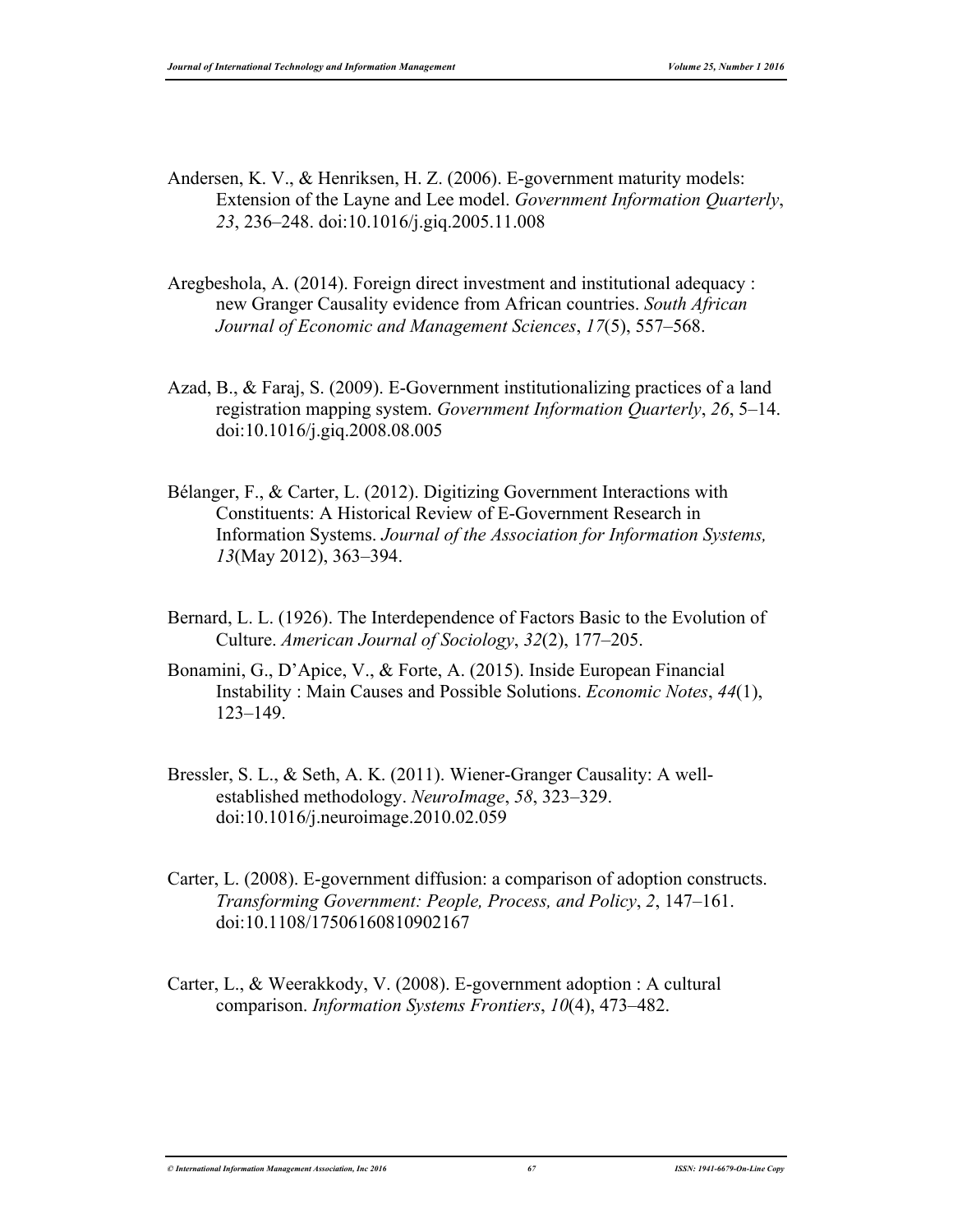- Chan, F. K. Y., Thong, L, J. Y., Venkatesh, V., Brown, S. A., Hu, J.-H. P., & Tam, K. Y. (2010). Modeling Citizen Satisfaction with Mandatory Adoption of an E-Government Technology. *Journal of the Association for Information Systems*, *11*(10), 519–549.
- Chhabra, S., & Jaiswal, M. (2009). E-Government Organizational Performance Framework : Case Study of Haryana State in India — A Log-Linear Regression Analysis. In *Social and Organizational Developments through Emerging E-Government Applications: New Principles and Concepts* (pp. 144–165). IGI Global.
- Chong, A., & Calderon, C. (2000). Measures and Economic Growth. *Economics and Politics*, *12*(I), 69–81.
- DEIT. (2015). e-Transaction Categories. Retrieved February 26, 2015, from http://etaal.gov.in/etaal/eTransactionPopup.aspx
- Department of Electronic & Information Technology. (2015). National e-Transaction Count. Retrieved February 26, 2015, from http://etaal.gov.in/etaal/auth/Login.aspx
- Dewan, S., & Ramaprasad, J. (2014). Social Media, Traditional Media, and Music Sales. *MIS Quarterly*, 38(1), 101–121.
- Duncan, R. B. (1972). Characteristics of Organizational Environments and Perceived Environmental Uncertainty. *Administrative Science Quarterly*, *17*(3), 313–327. doi:10.2307/2392145
- Dutta, A. (2001). Telecommunications and economic activity: An analysis of Granger causality. *Journal of Management Information Systems*, 17(4), 71– 95.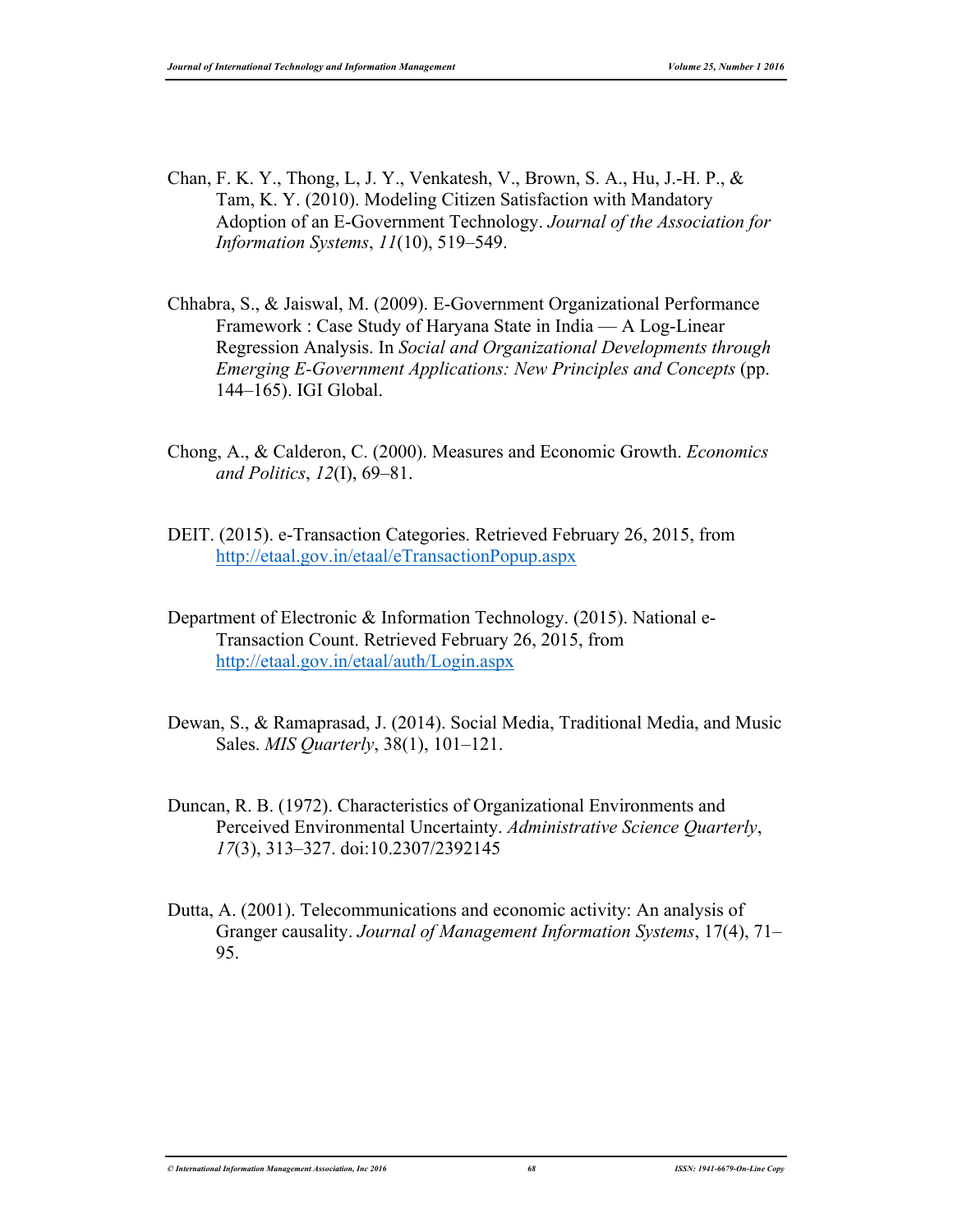- Elbahnasawy, N. G. (2014). E-Government, Internet Adoption, and Corruption: An Empirical Investigation. *World Development*, *57*, 114–126. doi:10.1016/j.worlddev.2013.12.005
- Evans, L. T., & Wells, G. M. (1982). Granger causality and econometric exogeneity: An application with implications for New Zealand macroeconometric models. *New Zealand Economic Papers*, *16*(February 2015), 157–173. doi:10.1080/00779958209544052
- Germain, R., & Dröge, C. (1995). Just-in-time and context: Predictors of electronic data interchange technology adoption. *International Journal of Physical Distribution & Logistics Management*, *25*, 18–33. doi:10.1108/09600039510080126
- Gilbert, D., Balestrini, P., & Littleboy, D. (2004). Barriers and benefits to the adoption of e-government. *International Journal of Public Sector Management*, *17*, 286–301. doi:10.1108/09513550410539794
- Granger, C. W. J. (1969). Investigating Causal Relations by Econometric Models and Cross-spectral Methods. *Econometrica*, *37*(3), 424–438. doi:10.2307/1912791
- Granger, C. W. J. (1988). Some recent development in a concept of causality. *Journal of Econometrics*, *39*, 199–211. doi:10.1016/0304-4076(88)90045-0
- Heeks, R., & Bailur, S. (2007). Analyzing e-government research: Perspectives, philosophies, theories, methods, and practice. *Government Information Quarterly*, *24*(2), 243–265. doi:10.1016/j.giq.2006.06.005
- Javid, M., & Qayyum, A. (2014). Electricity consumption-GDP nexus in Pakistan: A structural time series analysis. *Energy*, *64*, 811–817. doi:10.1016/j.energy.2013.10.051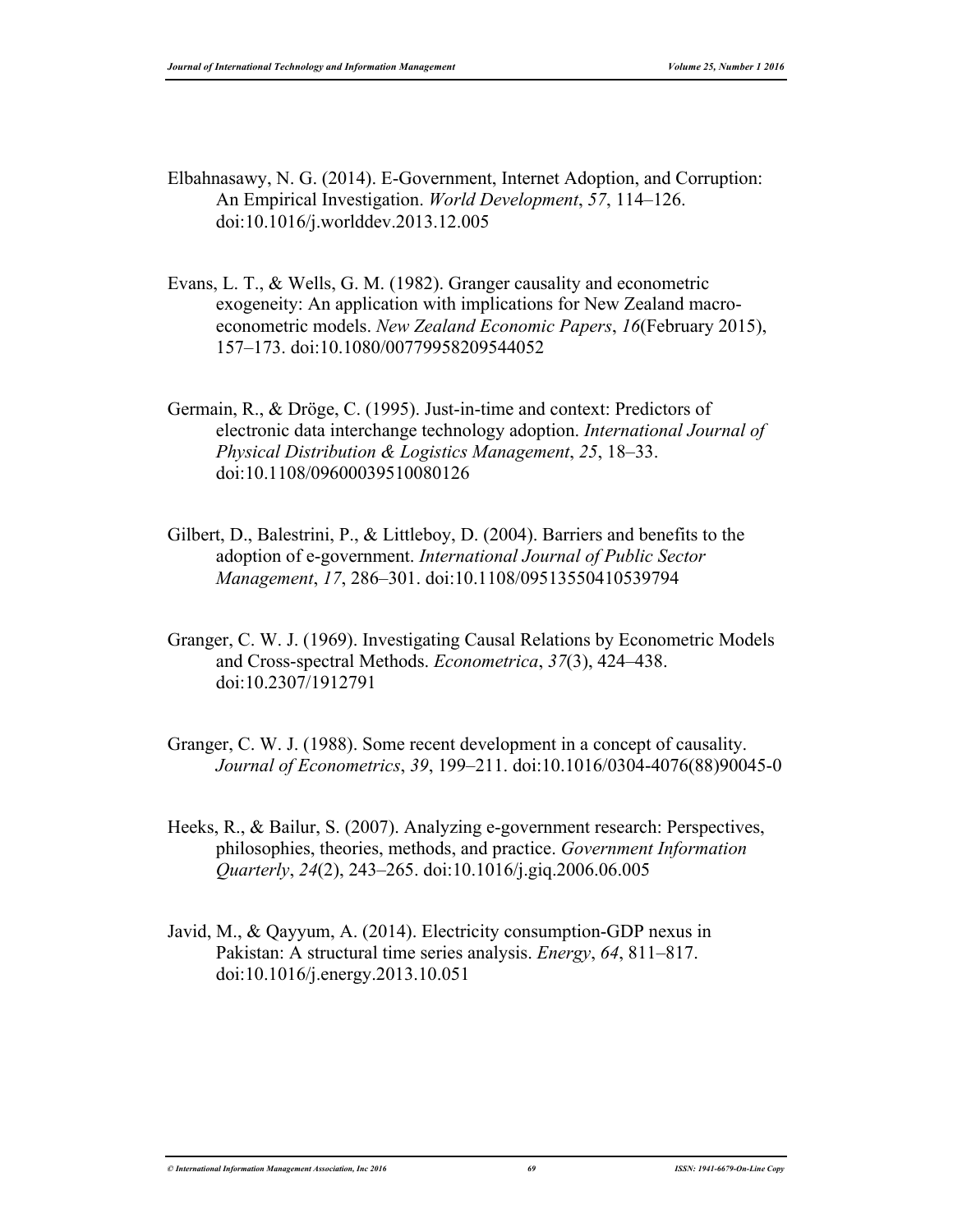- Kamiński, M., Ding, M., Truccolo, W. a., & Bressler, S. L. (2001). Evaluating causal relations in neural systems: Granger causality, directed transfer function and statistical assessment of significance. *Biological Cybernetics*, *85*, 145–157. doi:10.1007/s004220000235
- Kumar, V., Kumar, U., & Mahmud, S. A. (2011). Electronic government Adoption : Controlling Effects of Demographic Factors. *Amity Global Business Review*, *6*(1), 41–44.
- Lau, T. Y., Aboulhoson, M., Lin, C., & Atkin, D. J. (2008). Adoption of egovernment in three Latin American countries: Argentina, Brazil, and Mexico. *Telecommunications Policy*, *32*, 88–100. doi:10.1016/j.telpol.2007.07.007
- Lawson-Body, A., Willoughby, L., Illia, A., & Lee, S. (2014). Innovation Characteristics Influencing Veterans' Adoption of E-Government Services. *The Journal of Computer Information Systems*, *54*, 34–44.
- Layne, K., & Lee, J. (2001). Developing fully functional E-government: A four stage model. *Government Information Quarterly*, *18*, 122–136. doi:10.1016/S0740-624X(01)00066-1
- Liang, S., & Lu, H. (2013). Adoption of e-government services: an empirical study of the online tax filing system in Taiwan. *Online Information Review*, *37*, 424–442. doi:10.1108/OIR-01-2012-0004
- Lim, S. H., Kim, D. J., & Lee, J. S. (2013). An Empirical Study on the Sustained Adoption of e-Government Services using Extended Expectation-Confirmation Model. *International Journal of Information Processing & Management*, *4*(3), 192–198.
- Lio, M.-C., Liu, M.-C., & Ou, Y.-P. (2011). Can the internet reduce corruption? A cross-country study based on dynamic panel data models. *Government Information Quarterly*, *28*(1), 47–53. doi:10.1016/j.giq.2010.01.005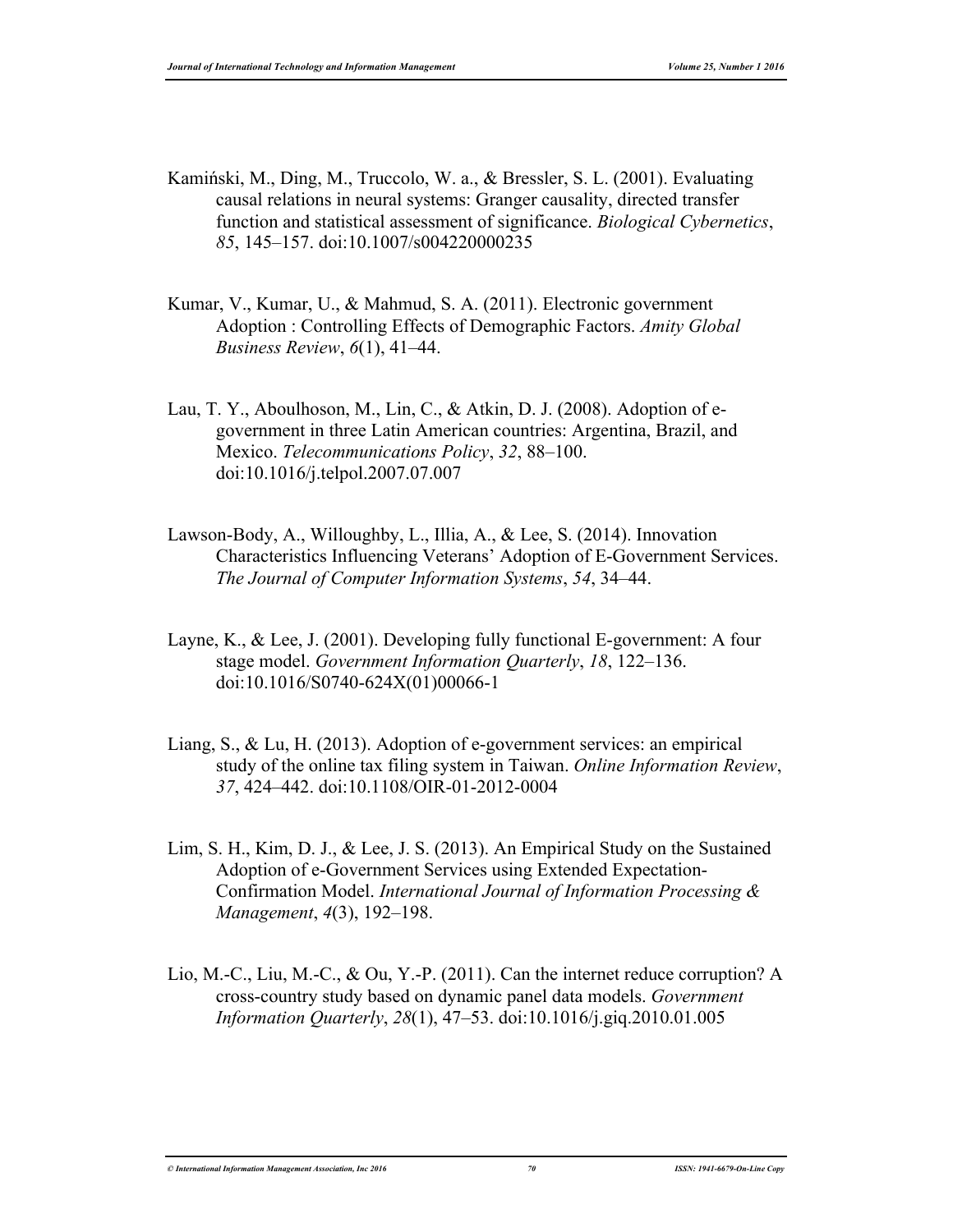Moreno, Rufin, R., Molina, C. M., Figueroa, S. J. C., & Moreno, R. M. (2013). Gender and e-government adoption in Spain. *International Journal of Electronic Government Research*, *9*(3), 23–4.

- Nagel, E. (1952). Wholes, Sums, and Organic Unities. *Philosophical Studies: An International Journal for Philosophy in the Analytic*, *3*(2), 17–32.
- Njuru, J. (2011). Implications of E-Government on Public Policy and Challenges of Adopting Technology: The case of Kenya. *Journal of Global Affairs and Public Policy*, *1*(1), 1–20. Retrieved from http://www.jghcs.info/index.php/ppp/article/view/83
- Olusanya, S. O., & Matthew, A. O. (2012). Analysis of Causality between Monetary Policy and Economic Growth in Pre- and Post- Deregulated Nigeria Economy. (1970-2009). *IOSR Journal Of Humanities And Social Science (JHSS)*, *5*(5), 88–98. Retrieved from http://www.iosrjournals.org/iosr-jhss/pages/v5i5.html
- Pandey, P., & Bhatnagar, S. (2014). What do 2 Billion e-transactions mean for India ' s e-Governance ? Retrieved March 5, 2015, from http://www.iimahd.ernet.in/egov/ifip/Priyanka Pandey.htm
- Pao, H.-T., & Tsai, C.-M. (2010). CO2 emissions, energy consumption and economic growth in BRIC countries. *Energy Policy*, *38*(12), 7850–7860. doi:10.1016/j.enpol.2010.08.045
- Phylaktis, K., & Ravazzolo, F. (2005). Stock prices and exchange rate dynamics. *Journal of International Money and Finance*, *24*, 1031–1053. doi:10.1016/j.jimonfin.2005.08.001

Pradhan, R. P., Maradana, R. P., Zaki, D. B., Dash, S., & Jayakumar, M. (2016).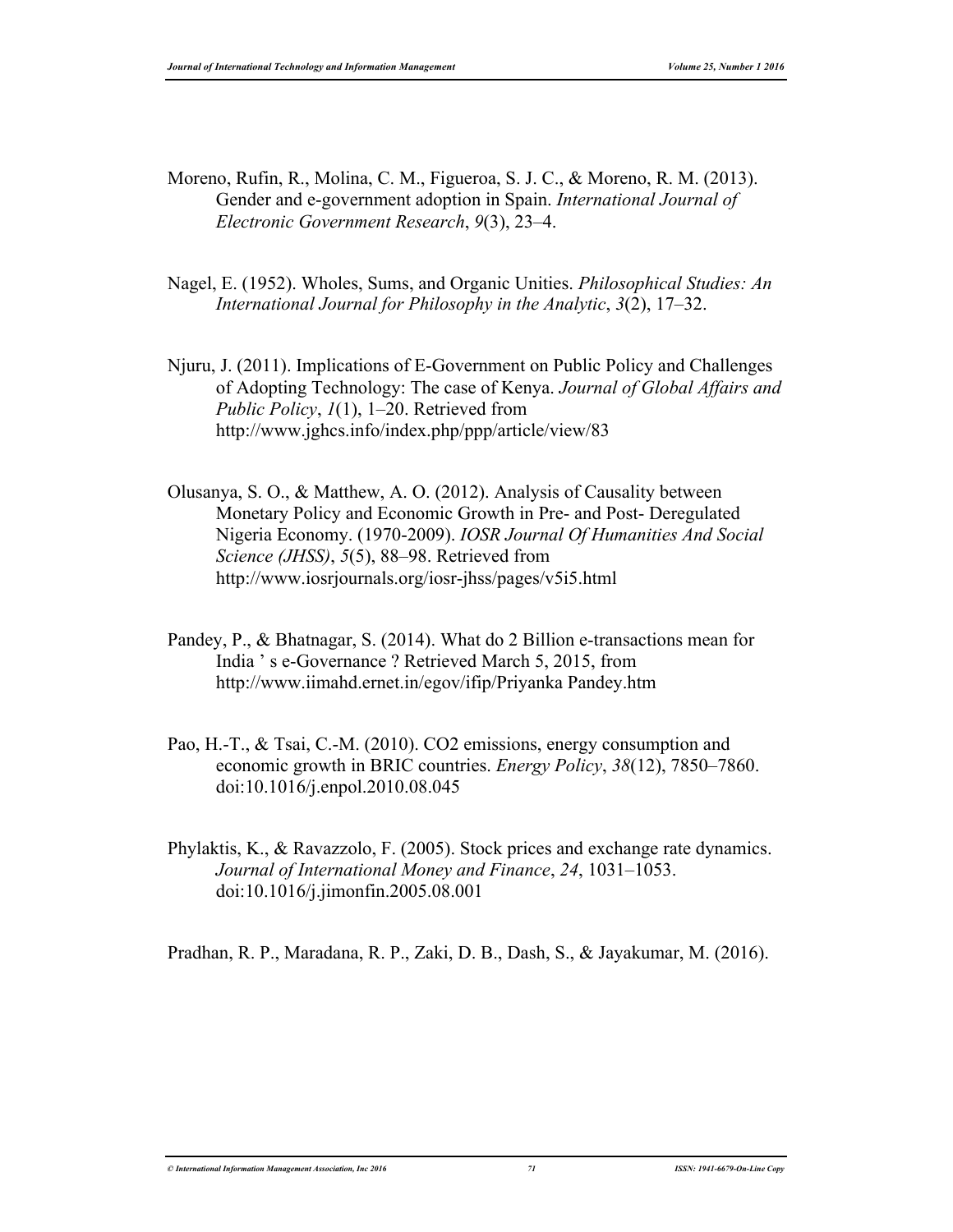- Nexus Between Venture Capital and Economic Growth in European Economic Area Countries: The Granger Causality Approach. *The Journal of Developing Areas*, 50(6), 1–15.
- Salleh, N. A. M., Rohde, F., & Green, P. (2006). The Effect of Enacted Capabilities on Adoption of a Government Electronic Procurement System by Malaysian SMEs. *Electronic Markets*, *16*(4), 292–311. doi:10.1080/10196780600999676
- Sang, S., Lee, J.-D., & Lee, J. (2009). Adoption of E-Government Services : The Case of Electronic Approval System. *International Journal of E-Adoption*, *1*(2), 1–22.
- Savoldelli, A., Codagnone, C., & Misuraca, G. (2014). Understanding the Egovernment Paradox: Learning from Literature and Practice on Barriers to Adoption. *Government Information Quarterly*, *31*, 563–571. doi:10.1145/2463728.2463784
- Schillewaert, N., Ahearne, M. J., Frambach, R. T., & Moenaert, R. K. (2005). The adoption of information technology in the sales force. *Industrial Marketing Management*, *34*, 323–336. doi:10.1016/j.indmarman.2004.09.013
- Seth, A. K. (2010). Measuring autonomy and emergence via Granger causality. *Artificial Life*, *16*(2), 179–196. doi:10.1162/artl.2010.16.2.16204
- Shareef, M. A., Kumar, V., Kumar, U., & Dwivedi, Y. (2014). Factors affecting citizen adoption of transactional electronic government. *Journal of Enterprise Information Management*, *27*, 385–401. doi:10.1108/JEIM-12- 2012-0084
- Susanto, T. D., & Goodwin, R. (2010). Factors Influencing Citizen Adoption of SMS-Based e-Government Services. *Electronic Journal of eGovernment*, *8*(1), 55–70. doi:10.1504/IJMLO.2010.029953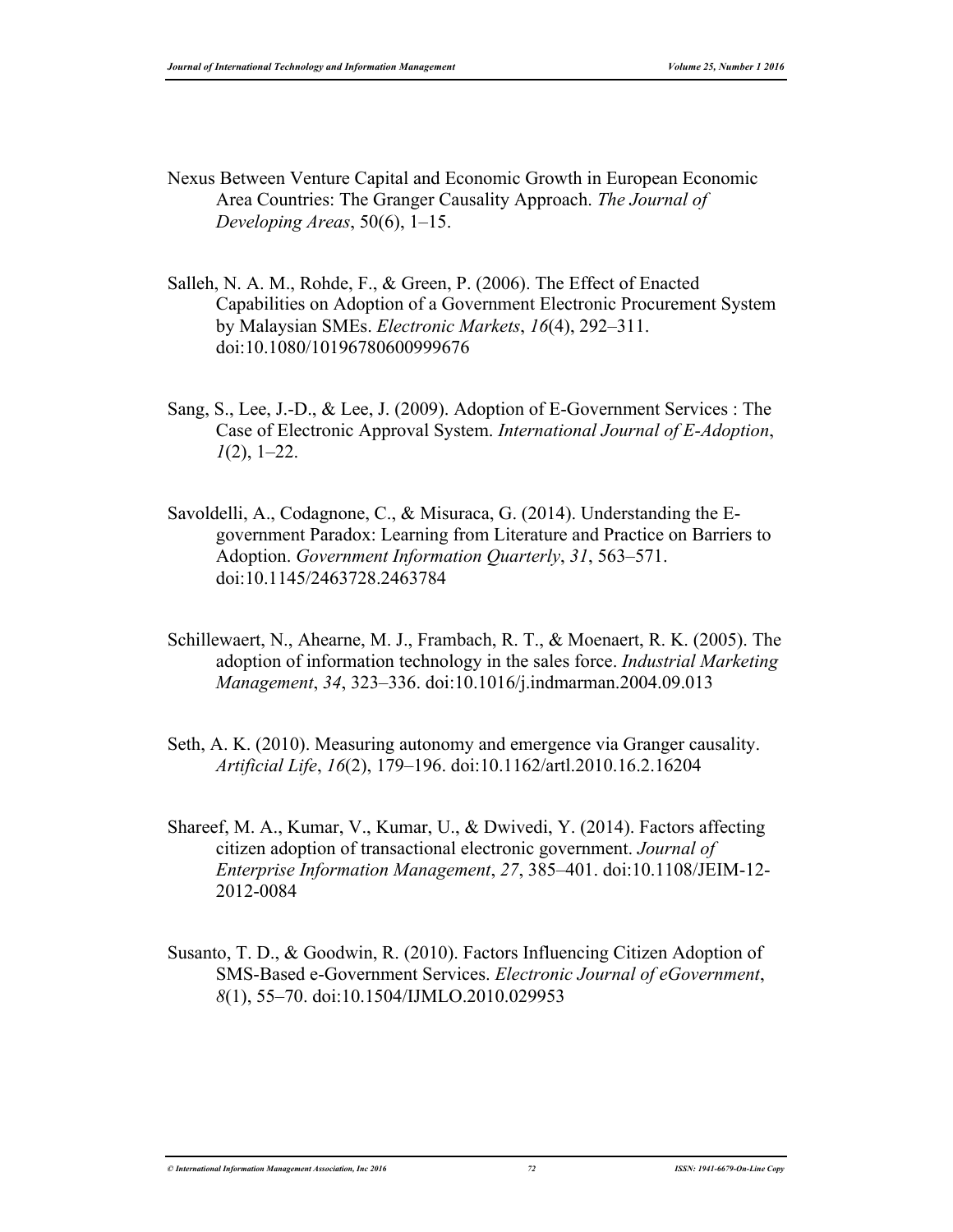- Szajna, A., & Ward, J. (2014). Access to Health Care by Refugees: A Dimensional Analysis. *Nursing Forum*, 1–7. doi:10.1111/nuf.12051
- Thamer, A. (2010). Employees ' Perceptions of Biometric Technology Adoption in E-Government : An Exploratory Study in the Kingdom of Saudi Arabia. *International Journal of E-Adoption*, *2*(1), 59–71.
- Tung, L. L., & Rieck, O. (2005). Adoption of electronic government services among business organizations in Singapore. *Journal of Strategic Information Systems*, *14*(4), 417–440. doi:10.1016/j.jsis.2005.06.001
- Voutinioti, A. (2014). Determinants of user adoption of e-government services : the case of Greek Local Government. *International Journal of Technology Marketing*, *9*(3), 234.
- Warkentin, M., Gefen, D., Pavlou, P. a., & Rose, G. M. (2002). Encouraging Citizen Adoption of e-Government by Building Trust. *Electronic Markets*, *12*, 157–162. doi:10.1080/101967802320245929
- Weerakkody, V., El-Haddadeh, R., Al-Sobhi, F., Shareef, M. A., & Dwivedi, Y. K. (2013). Examining the influence of intermediaries in facilitating egovernment adoption: An empirical investigation. *International Journal of Information Management*, *33*, 716–725. doi:10.1016/j.ijinfomgt.2013.05.001
- West, D. M. (2001). *Urban E-Government: An Assesment of City Government Websites*. *Taubman Center for Public Policy*. Brown University.
- Wiener, N. (1956). *The Theory of Prediction*. (E. Beckenbach, Ed.)*Modern Mathematics for Engineers* (Vol. 58). New York: McGraw-Hill.
- Yildiz, M. (2007). E-government research: Reviewing the literature, limitations, and ways forward. *Government Information Quarterly*, *24*, 646–665. doi:10.1016/j.giq.2007.01.002